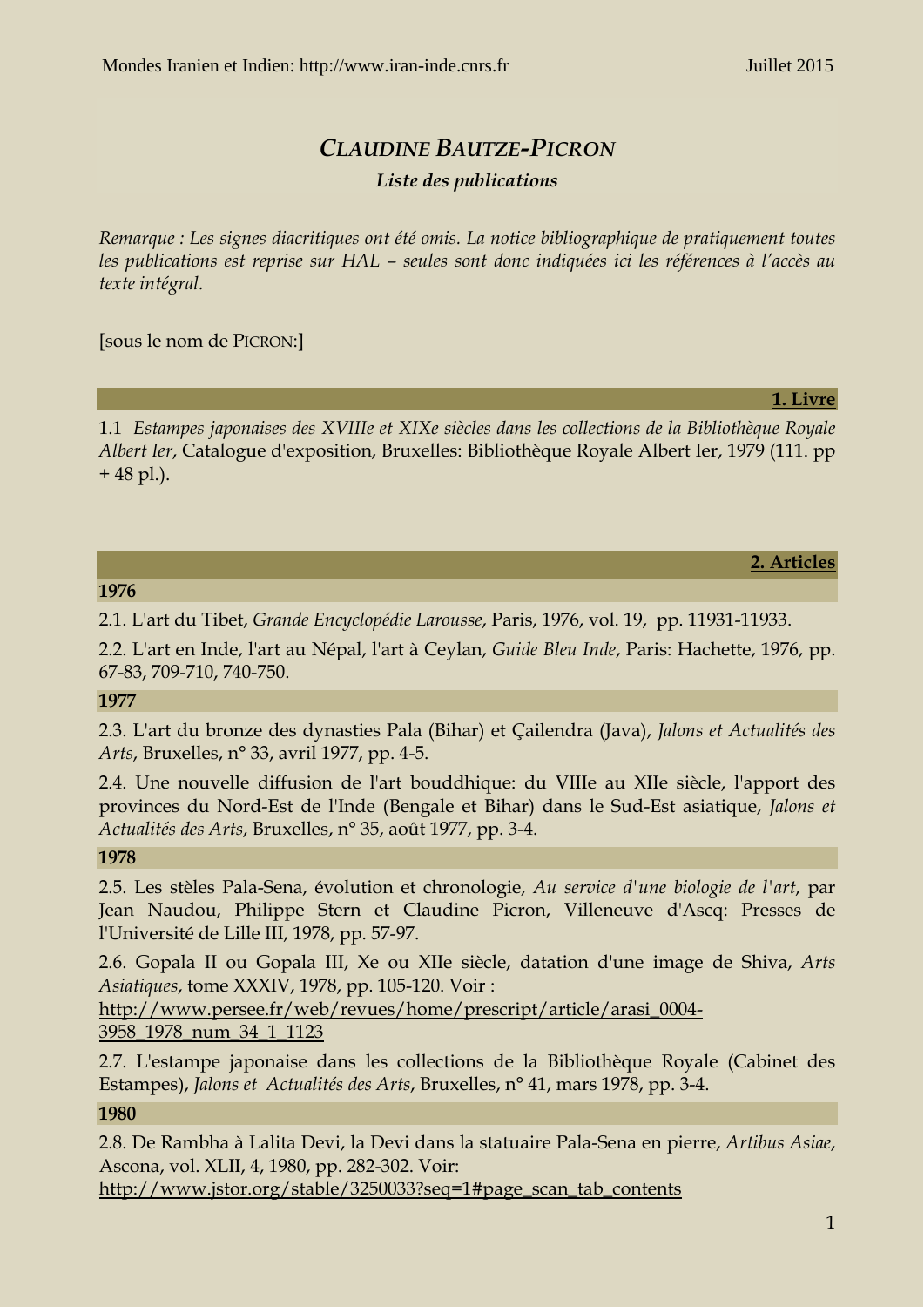#### **1984**

2.9. Brahma in Pala-Sena Stone Sculpture, *Oriental Art*, Londres, vol. XXX, 1, 1984, pp. 93- 99.

#### **3. Comptes-rendus**

### **1977**

3.1 Review of: M.S. Nagaraja Rao, *Kiratarjuniyam in Indian Art (with special reference to Karnataka)*, New Delhi: Agam Kala Prakashan, 1979, in: *Prachya Pratibha, Journal of Prachya Niketan*, Birla Institute of Art & Music, Birla Museum, Bhopal, V, 2, July 1977, pp. 187-189.

[ sous le nom de BAUTZE-PICRON:]

### **1. Livres, édition d'ouvrages**

# **1990**

1.2. As editor: *Makaranda, Essays in Honour of Dr. James C. Harle*, with a Foreword by THOMAS S. MAXWELL (par John Irwin, Marianne Yaldiz, Herbert Härtel, R.C. Sharma, David W. MadDowall, Maurizio Taddei, Katsumi Tanabe, Prithvi K. Agrawala, Ellen M. Raven, Pratapaditya Pal, John Siudmak, Adalbert J. Gail, Thomas E. Donaldson, Klaus Bruhn, Thomas S. Maxwell, Claudine Bautze-Picron, Debala Mitra, Stanislaw Czuma, Gouriswar Bhattacharya, Janice Leoshko, J.P. Losty, Françoise L'Hernault, Joahn Guy, Andrew Topsfield, Joachim Bautze, Yolande Crowe, Mildred Archer), Delhi: Sri Satguru Publications, 1990 (27 contributions by Indian, European and Amercian colleagues).



#### **1992**

1.3. Le culte de la Grande Déesse au Bihar méridional du VIIe au XIIe siècle, *Annali dell'Istituto Universitario Orientale, Supplemento* n° 72, vol. 52, Naples, 1992. Voir :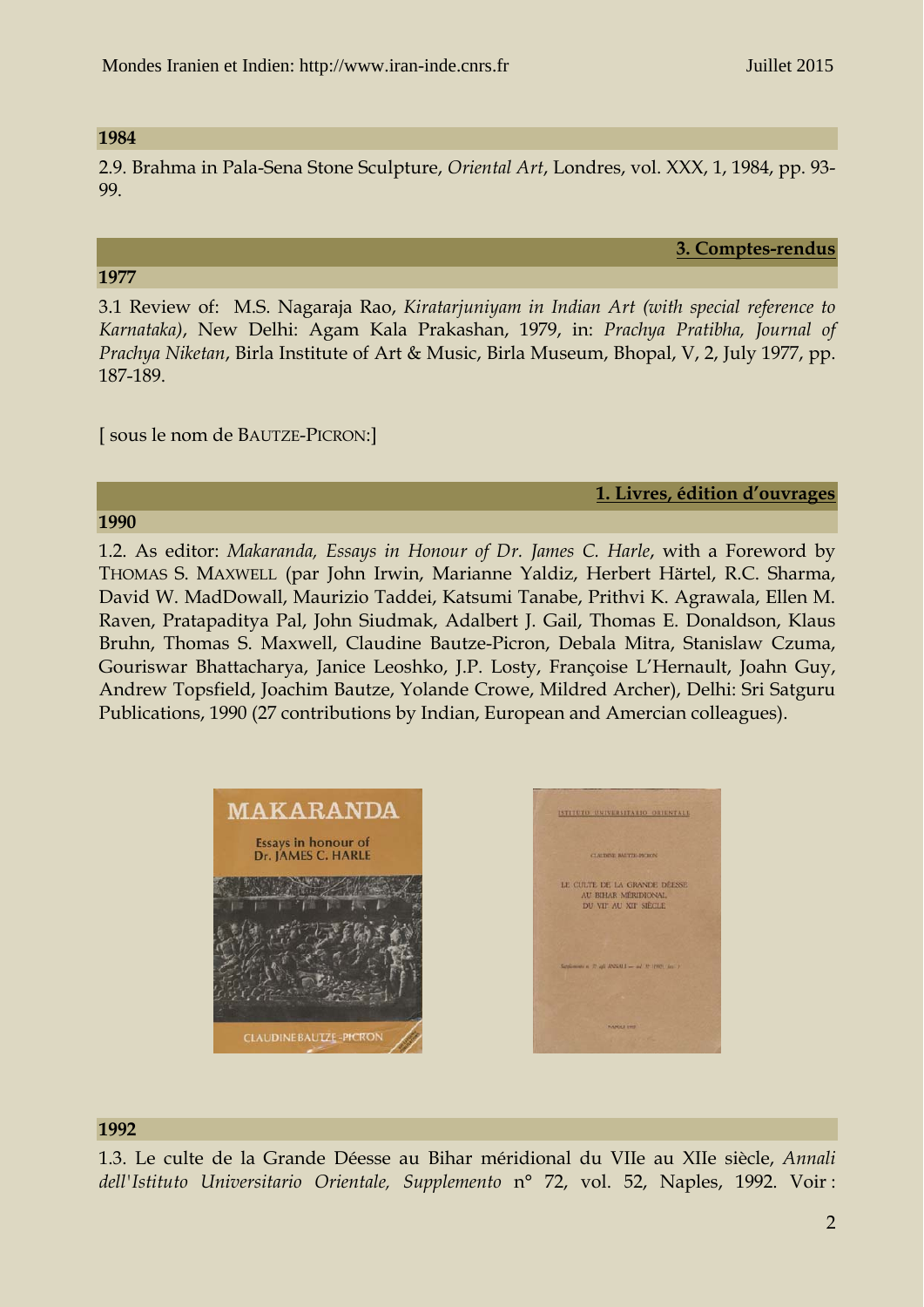https://www.academia.edu/13080383/Le\_culte\_de\_la\_Grande\_D%C3%A9esse\_au\_Bih ar\_m%C3%A9ridional\_du\_VIIe\_au\_XIIe\_si%C3%A8cle

## **1998**

1.4. *The Art of Eastern India in the collection of the Museum für Indische Kunst Berlin, Stone & Terracotta Sculptures*, Inscriptions read by GOURISWAR BHATTACHARYA, Berlin: Dietrich Reimer Verlag, 1998 (279 p., ISBN: 3-496-02667-7)

(Catalogue raisonné de la collection d'art d'Inde orientale conservée au musée d'Art indien de Berlin)(Monographien zur Indischen Archäologie, Kunst und Philologie, herausgegeben im Auftrag des Stiftungsrates der Stiftung Ernst Waldschmidt von der Direktorin des Museums für Indische Kunst der Staatlichen Museen zu Berlin - Preußischer Kulturbesitz, Marianne Yaldiz, Band 12).



Compte-rendu/Review: *Wiener Zeitschrift für die Kunde Südasiens/Vienna Journal of South Asian Studies,* Band XLVI, 2002, pp. 287-9 (OSKAR VON HINÜBER).

**2003**



1.5. *The Buddhist Murals of Pagan, Timeless Vistas of the Cosmos*, Photography: JOACHIM K. BAUTZE, Bangkok: Orchid Press, 2003 (242 p., 254 pl. coul., ISBN: 974-524-025-7/0-8348- 0533-2).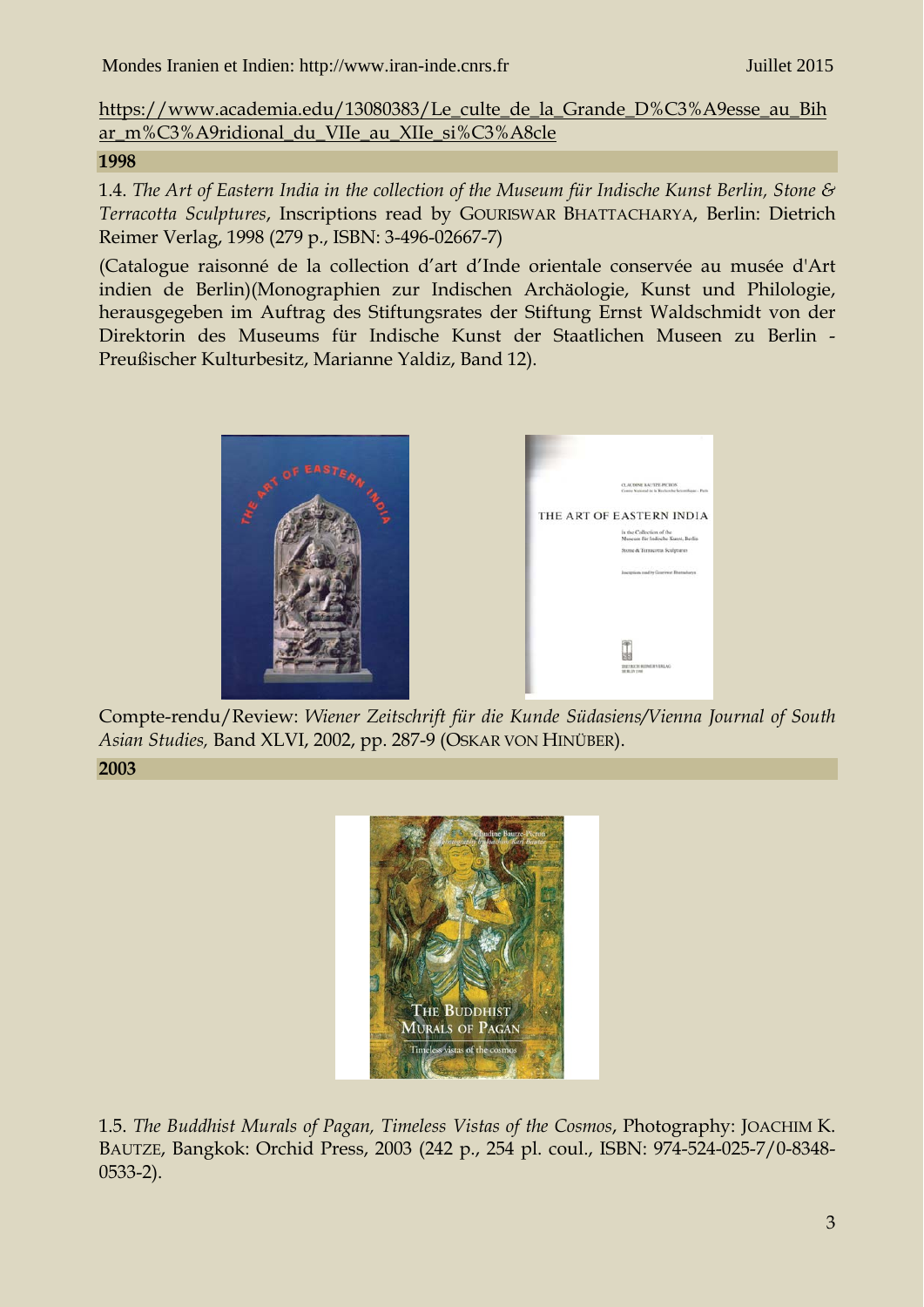Comptes-rendus: 1) *The Journal of the Siam Society*, vol.92, 2004, pp. 162-5 (VIRGINIA MCKEEN DI CROCCO); 2) *The Asian Arts Society of Australia (Taasa)* Review Volume 13/1, p. 16 (CHARLOTTE GALLOWAY); 3) *Aséanie* 12, décembre 2003, pp. 175-7 (PIERRE PICHARD); 4) *Wiener Zeitschrift für die Kunde Südasiens/Vienna Journal of South Asian Studies*, Band XLVIII, 2004, pp. 238-9 (EVA ALLINGER); 5) JOHN RENARD, "Across Asia in the Footsteps of the Buddha", Review Essay in: *Religion and the Arts* vol.7/4, 2003, pp. 465-86 (en particulier pp. 482-3); 6-7) *Bulletin of the School of Oriental and African Studies*, vol. 67/3, 2004, pp. 437-8 & in *Social Anthropology*, vol. 11/3 (ELIZABETH MOORE); 8) *Artibus Asiae*, vol. 64/2, 2004, pp. 325-6 (TILMAN FRASCH). 9) "Path to the stars drawn on the walls", *Times Higher Education Supplement*, 2.18.2005, Issue 1679, p. 22 (ALEXANDRA GREEN); 10) *Rivista degli Studi Orientali*, N.S., vol. LXXIX,1/4, 2008, pp. 256-65(ANNA MARIA QUAGLIOTTI); 11) Preetorius Stiftung, http://www.preetoriusstiftung.de/ (MICHAEL BUDDEBERG). Certains des comptes-rendus sont accessibles sous : http://www.orchidbooks.com/book\_reviews/buddhist\_murals\_artibus.html

#### **2008**

1.6. As editor : *Religion and Art: New Issues in Indian Iconography and Iconology, Volume 1 of the proceedings of the 18th conference of the European Association of South Asian Archaeologists, London, 2005*, London: The British Association for South Asian Studies/The British Academy, 2008 (par Martina Stoye, Nakao Odani, Katsumi Tanabe, Anna Filigenzi, Harry Falk, Hans Bakker, Doris Meth Srinivasan, Anne Casile, Gerd J.R. Mevissen, Gouriswar Bhattacharya, Eva Allinger, Claudine Bautze-Picron, Vincent Lefèvre, Achana Verma) vol. 1, General editor: Michael Willis.



1.7. As editor: *Miscellanies about the Buddha Image* (par Serinity Young & Kate Bollinger, Anna Filigenzi, Akira Miyaji, Yuko Furkuroi, Anna Maria Quagliotti, Claudine Bautze-Picron, Katsumi Tanabe, Doris Meth Srinivasan), Oxford: BAR International Series 1888, 2008. (South Asian Archaeology 2007, Special Sessions 1, Universita di Bologna & Istituto Italiano per l'Africa e l'Oriente).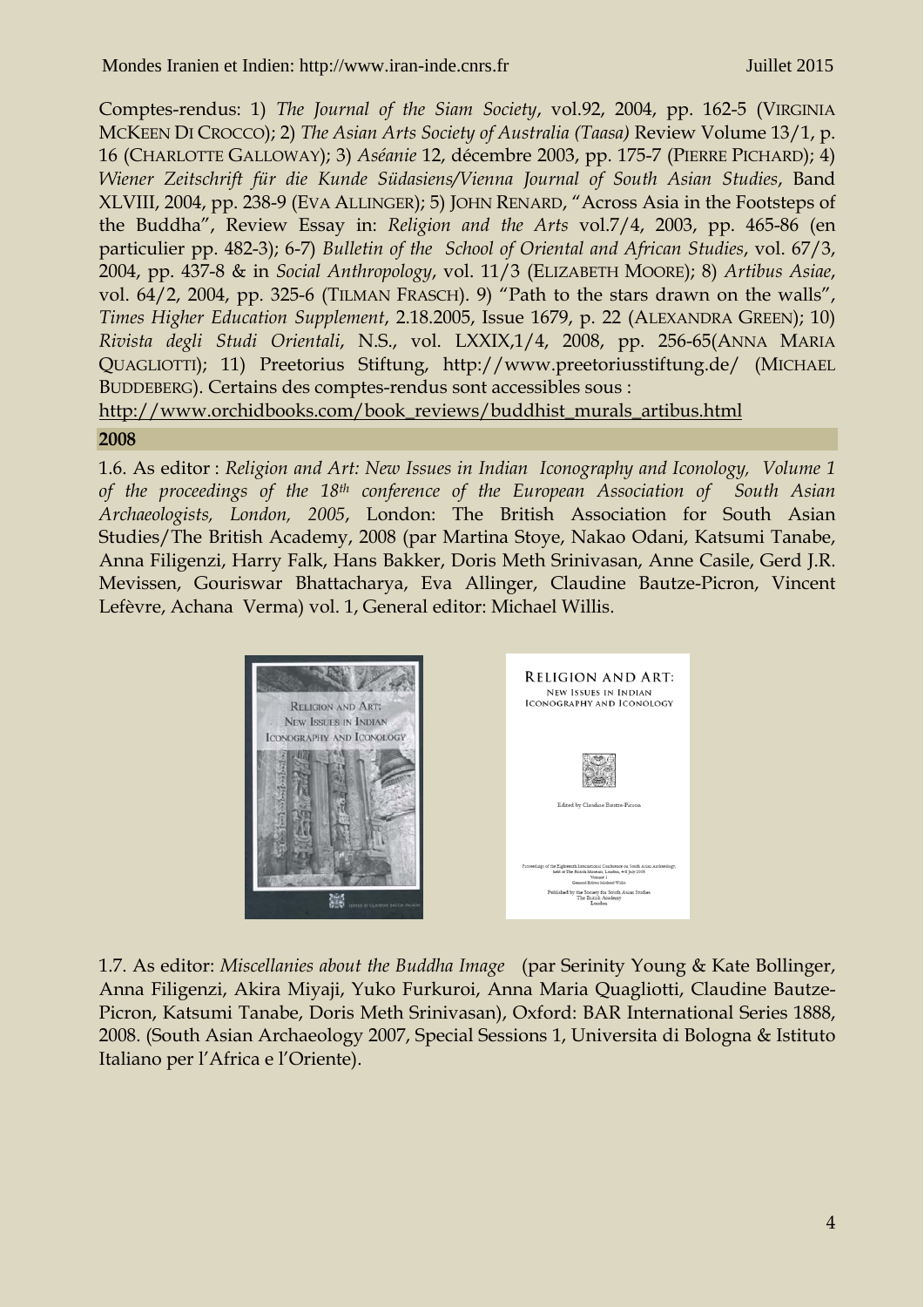### Mondes Iranien et Indien: http://www.iran-inde.cnrs.fr Juillet 2015



#### **2009**

1.8. As editor: *The Indian Night, Sleep and Dreams in Indian Culture* (par Jean-Louis Valatax, Martin Mittwede, J.E.M. Houven, Jürgen Hanneder, Nalini Balbir, Marie-Luce Barazer-Biloret, Jean Fezas, Madhu Tandan, Georges-Jean Pinault, Jean-Pierre Osier, Sylvain Brocquet, Eva De Clercq, Chantal Delamourd, Anna Maria Quagliotti, Claudine Bautze-Picron, Serinity Young, Danièle Masset, Pierre Lory, Harmut O. Rotermund, Anne-Claire Juramie, Anne Casile, Joachim K. Bautze), New Delhi: Rupa & Co, 2009 (661 p., ISBN: 978-81-291-1388-7). Voir:

https://www.academia.edu/1242055/As\_editor\_The\_Indian\_Night\_Sleep\_and\_Dreams in Indian Culture Part I

https://www.academia.edu/13072466/As\_editor\_The\_Indian\_Night\_Sleep\_and\_Dream s\_in\_Indian\_Culture\_Part\_II

**2010** 



1.9. *The Bejewelled Buddha from India to Burma, New Considerations*, New Delhi/Kolkata: Sanctum Books/Centre for Archaeological Studies & Training, Eastern India, 2010 (Sixth Kumar Sarat Kumar Roy Memorial Lecture) (186 p., 177 figs, ISBN: 978-81-909959-0-9)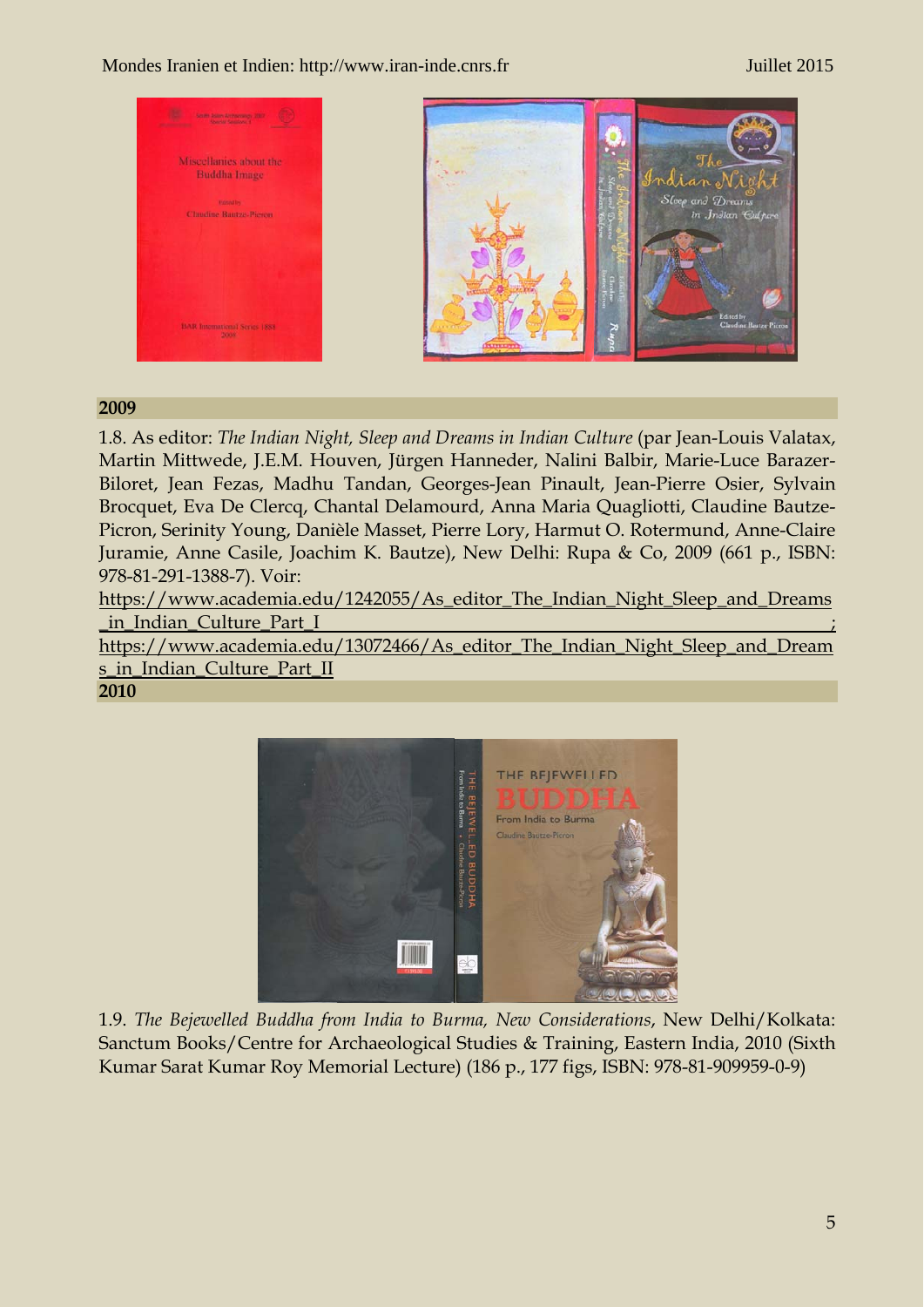#### **2015**



1.10. *The forgotten Place, Stone Sculpture at Kurkihar*, New Delhi: Archaeological Survey of India, 2014@2015, i-xxviii, 1-643 pp.

#### **2. Articles**

#### **1985**

2.10. L'image de l'Âdimurti Vâsudeva au Bihar et au Bengale, du 5e au 12e siècle, *Annali dell'Istituto Universitario Orientale*, Naples, vol. 45, 1985, pp. 437-481. Voir : https://www.academia.edu/11955485/Limage\_de\_l%C3%82dimurti\_V%C3%A2sudeva \_au\_Bihar\_et\_au\_Bengale\_du\_5e\_au\_12e\_si%C3%A8cle\_Annali\_dellIstituto\_Universitari o\_Orientale\_Naples\_vol.\_45\_1985\_pp.\_437-481

2.11. La statuaire du Sud-Est du Bangladesh du Xe au XIIe siècle, *Arts Asiatiques*, Paris, tome XL, 1985, pp. 18-31. Voir :

http://www.persee.fr/web/revues/home/prescript/article/arasi\_0004- 3958\_1985\_num\_40\_1\_1177

2.12. Représentation du/des dévot/s dans la statuaire bouddhique en pierre du Bihar à l'époque "Pâla-Sena", *Berliner Indologische Studien*, Reinbek, Band 1, 1985, pp. 124-134.

#### **1986**

2.13. The 'Stele' in Bihar and Bengal, 8th to 12th c. - Structure and Motifs, *Berliner Indologische Studien*, Reinbek, Band 2, 1986, pp. 107-131.

2.14. Names of Vishnu in the inscriptions from Bihar and Bengal: 9th to 13th centuries, *Deyadharma, Studies in memory of Dr. D.C. Sircar*, ed. G. BHATTACHARYA, Delhi: Sri Satguru Publications, 1986, pp. 65-81. Voir: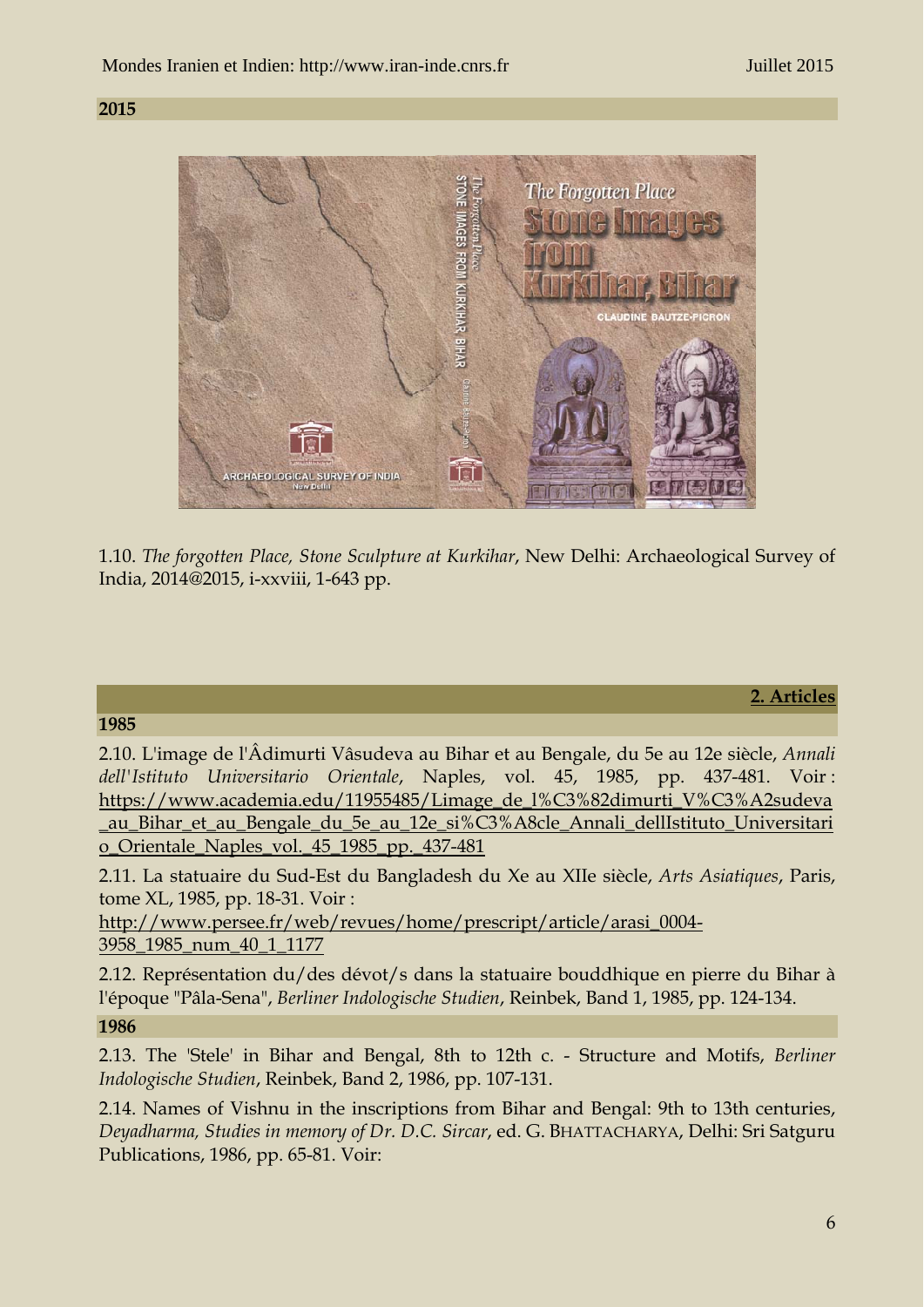https://www.academia.edu/11954402/Names\_of\_Vishnu\_in\_the\_inscriptions\_from\_Bi har and Bengal 9th to 13th centuries Deyadharma Studies in memory of Dr. D.C. Sircar\_ed.\_G.\_BHATTACHARYA\_Delhi\_Sri\_Satguru\_Publications\_1986\_pp.\_65-81 **1987**

2.15. A Unique Hamsajâtaka Representation from Bihar, *Investigating Indian Art, Proceedings of a Symposium on the Development of Early Buddhist and Hindu Iconography held at the Museum of Indian Art Berlin in May 1986 (H. Härtel Festschrift)*, ed. W. LOBO and M. YALDIZ, Berlin, 1987, pp. 31-37.

### **1988**

2.16. The Lost (?) Pedestal from Madanapâla's Reign, Year 14, *South Asian Studies*, Cambridge, vol. 4, 1988, pp. 75-81.

**1989**

2.17. Some Aspects of Mañjushrî's Iconography in Bihar from the 7th century onwards, *Tribus, Jahrbuch des Linden-Museums*, Stuttgart, Band 38, 1989, pp. 71-90. Voir: https://www.academia.edu/13069410/Some\_Aspect\_of\_Ma%C3%B1ju%C5%9Br%C4% ABs\_Iconography\_in\_Bihar\_from\_the\_7th\_century\_onwards

2.18. Some Aspects of the Iconography of Avalokiteshvara in "Pâla-Sena" Stone Sculpture, *South Asian Archaeology 1985, Papers from the Eighth International Conference of South Asian Archaeologists in Western Europe, held at Moesgaard Museum, Denmark, 1-5 July 1985,* ed. K. FRIFELT and P. SØRENSEN, Scandinavian Institute of Asian Studies, Occasional Papers, 4, London: Curzon Press, The Riverdale Company, 1989, pp. 327-349.

2.19. "Identification" or "classification" in Buddhist Iconography: the Case of the sixhanded Avalokiteshvara in Bihar and Bengal, 8th to 12th century, *Shastric Traditions in Indian Arts*, ed. A.L. DALLAPICCOLA in collaboration with C. WALTER-MENDY and S. ZINGEL-AVÉ LALLEMANT, Beiträge zur Südasienforschung 125 (University of Heidelberg), Stuttgart: Steiner, 1989, pp. 35-50.

2.20. Identification d'images biharies reproduites dans la collection Buchanan Hamilton conservées à l'Indian Office Library and Records, *Berliner Indologische Studien*, Reinbek, Band 4/5, 1989, pp. 269-325. Voir :

https://www.academia.edu/12555461/Identification\_dimages\_biharies\_reproduites\_da ns\_la\_collection\_Buchanan\_Hamilton\_conserv%C3%A9es\_%C3%A0\_lIndian\_Office\_Lib rary\_and\_Records\_Berliner\_Indologische\_Studien\_Reinbek\_Band\_4\_5\_1989\_pp.\_269-325

2.21. Provenance and present location of some images from the Broadley collection, *Ratna-Chandrika, Panorama of Oriental Studies (Shri R.C. Agrawala Festschrift)*, ed. D. HANDA and A. AGRAWAL, New Delhi: Harman Publishing House, 1989, pp. 261-267. Voir:

https://www.academia.edu/12544731/Provenance\_and\_present\_location\_of\_some\_ima ges\_from\_the\_Broadley\_collection\_Ratna-

Chandrika\_Panorama\_of\_Oriental\_Studies\_Shri\_R.C.\_Agrawala\_Festschrift\_ed.\_D.\_HA NDA\_and\_A.\_AGRAWAL\_New\_Delhi\_Harman\_Publishing\_House\_1989\_pp.\_261-267

2.22. Apropos a votive stûpa from Bihar, *Praci-Prabha, Perspective in Indology (Essays in Honour of Professor B.N. Mukherji)*, ed. D.C. BHATTACHARYYA and D. HANDA, New Delhi: Harman Publishing House, 1989, pp. 143-147.

2.23. The Stone Image of the Buddha at Kurkihar - Analysis of a Style, *Nalinikanta Shatavashiki, Dr. N.K. Bhattasali Centenary Volume (1888-1988), Studies in Art and*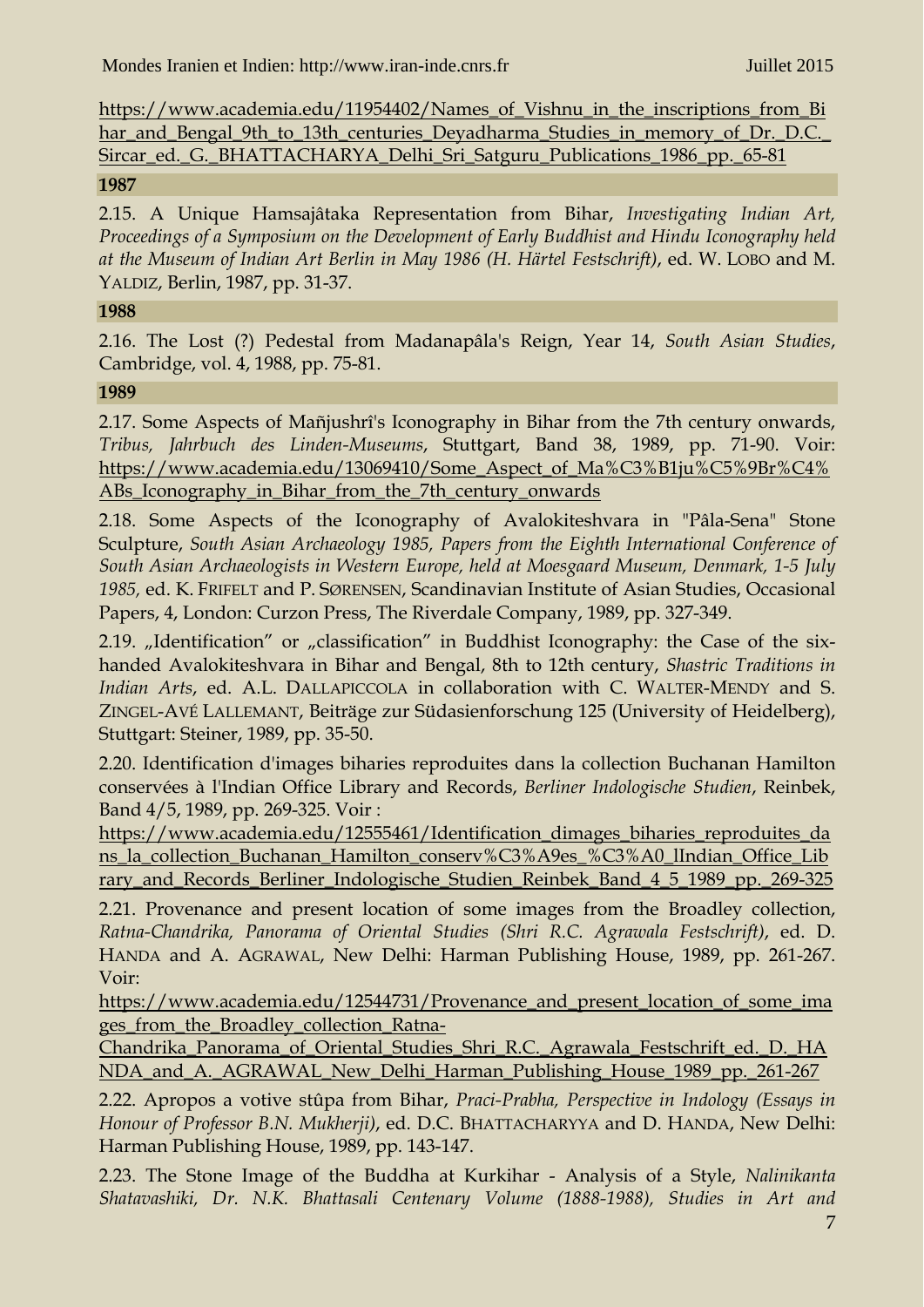*Archaeology of Bihar and Bengal*, ed. D. MITRA and G. BHATTACHARYA, Delhi: Sri Satguru Publications, 1989, pp. 41-59.

**1990**

2.24. The Nimbus in India up to the Gupta Period, *Silk Road Art and Archaeology,* Kamakura: The Institute of Silk Road Studies, vol. 1, 1990, pp. 81-97.

2.25. An Unpublished Skanda from Dungarpur Area, Southwest Rajasthan, *South Asian Archaeology 1987, Proceedings of the Ninth International Conference of the Association of South Asian Archaeologists in Western Europe, held at the Fondazione Giorgio Cini, Island of San Giorgio Maggiore, Venice*, ed. M. TADDEI with the assistance of P.F. CALLIERI, Rome: Istituto Italiano per il Medio e Estremo Oriente, 1990, part 2, pp. 1067-1076.

2.26. Early Buddhist Sculpture at Kurkihar. The Buddha Images, *Makaranda, Essays in Honour of Dr. James C. Harle*, ed. CL. BAUTZE-PICRON, Delhi: Sri Satguru Publications, 1990, pp. 145-152.

2.27. Bhairava et les Mères au Bengale septentrional, *Arts Asiatiques*, Paris, tome XLV, 1990, pp. 61-66. Voir :

https://www.academia.edu/13069501/Bhairava\_et\_les\_M%C3%A8res\_au\_Bengale\_sep tentrional ; http://www.persee.fr/web/revues/home/prescript/article/arasi\_0004- 3958\_1990\_num\_45\_1\_1279

2.28. The Goblet d'Alviella Tomb at Court-Saint-Etienne (Belgium), *South Asian Studies*, Cambridge, vol. 6, 1990, pp. 157-162.

2.29. An Unpublished Vishnu bronze from Bihar, *Oriental Art*, Londres, vol. XXXVI, 2, 1990, pp. 92-99.

2.30. Buddhist Slabs from Nalanda, *Berliner Indologische Studien*, Reinbek, Band 6/7, 1990/1991, pp. 48-67.

**1991**

2.31. Early Buddhist Sculpture at Kurkihar: Images of Bodhisattvas and Taras, *Akshayanivi, Essays presented to Dr. Debala Mitra in admiration of her scholarly contributions*, ed. G. BHATTACHARYA, Delhi: Sri Satguru Publications, 1991, pp. 299-306.

2.32. Lakhi Sarai, An Indian Site of Late Buddhist Iconography and Its Position within the Asian Buddhist World, *Silk Road Art and Archaeology,* Kamakura: The Institute of Silk Road Studies, vol. 2, 1991/92, pp. 239-284.

**1992**

2.33. The 'Stele' in Bihar and Bengal, 8th to 12th centuries - Symmetry and Composition, *Indian Art and Archaeology*, ed. E.M. RAVEN and K.R. VAN KOOIJ, Panels of the VIIth World Sanskrit Conference, Kern Institute, Leiden: August 23-29, 1987, vol. X, Leiden: E.J. Brill, 1992, pp. 3-34.

2.34. A Representation of the Buddha from Kurkihar preserved at the Indian Museum, Calcutta, *Eastern Approaches - Papers in Eastern Art and Archaeology (Prof. K. Fischer Festschrift)*, ed. THOMAS S. MAXWELL, New Delhi: Oxford University Press, 1992, pp. 53- 62.

2.35. A Preliminary Report on the Buddha Image from Betagi, *South Asian Archaeology 1989, Papers from the Tenth International Conference of South Asian Archaeologists in Western Europe, Musée National des Arts Asiatiques Guimet, Paris, France, 3-7 July 1989*, ed. C.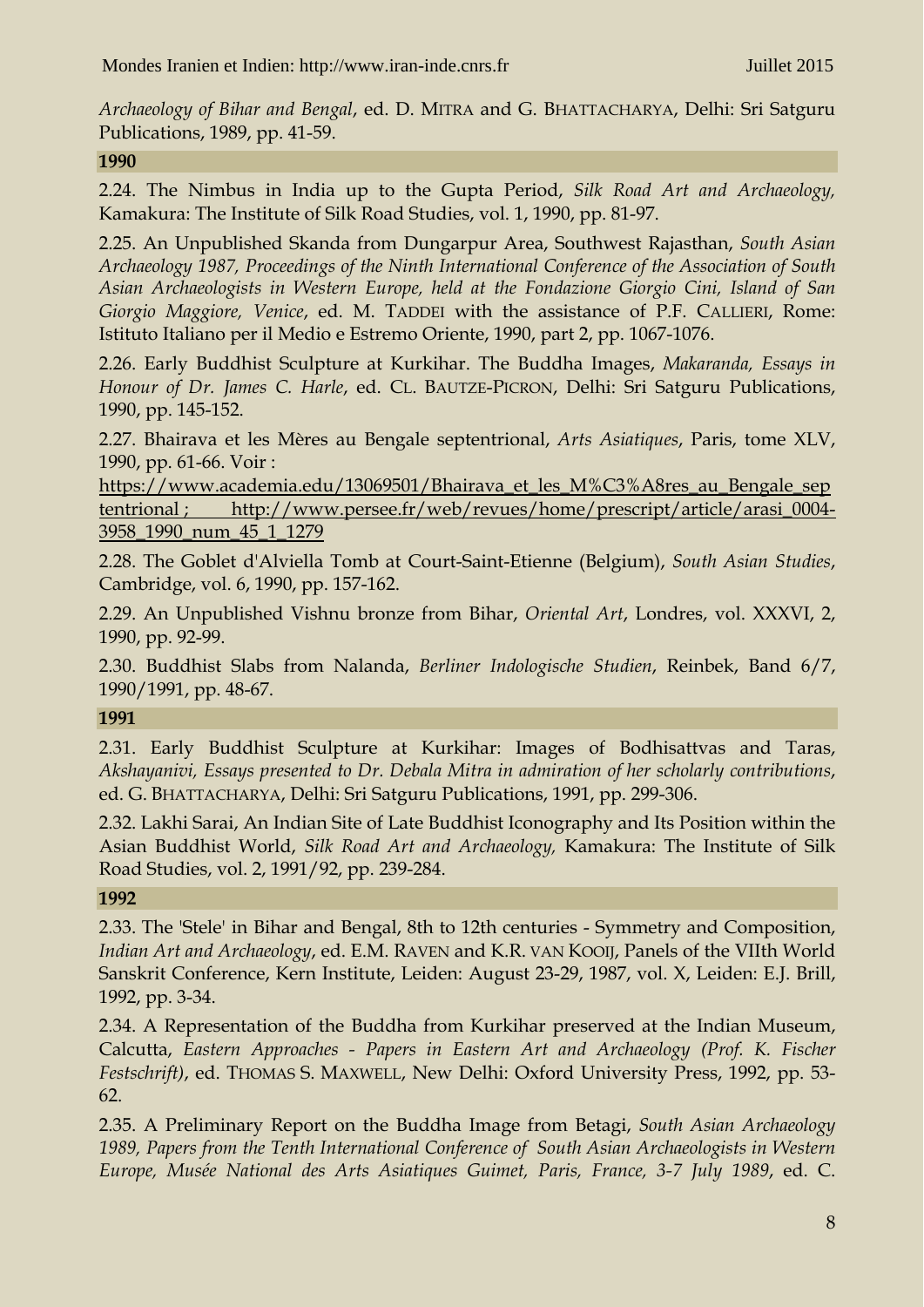JARRIGE, Monographs in World Archaeology n° 14, Madison Wisconsin: Prehistory Press, 1992, pp. 301-308.

**1993**

2.36. Mañjushrî au geste de l'enseignement, *Premier Colloque E. Lamotte (Bruxelles et Liège 24-27 septembre 1989)*, Louvain-la-Neuve : Publications de l'Institut Orientaliste de Louvain, Université Catholique de Louvain, vol. 42, 1993, pp. 149-160.

2.37. Crying Leaves, Some Remarks on the "Art of Pâla India (8th-12th centuries) and Its International Legacy", *East and West*, Rome, vol. 43, 1-4, Dec. 1993, pp. 277-294. Voir: http://www.jstor.org/stable/29757097?seq=1#page\_scan\_tab\_contents

**1994**

2.38. Le *sâdhana*, ce "bizarre genre littéraire", *Les genres littéraires en Inde*, éd. NALINI BALBIR, Paris: Presses de la Sorbonne Nouvelle, 1994, pp. 165-193.

2.39. The "Vishnu-Lokeshvara" images from Bengal, An Eastern version of Vishvarûpa according to the Pañcaratra ?, *Festschrift für Klaus Bruhn zur Vollendung des 65. Geburtstages: dargebracht von Schülern, Freunden und Kollegen*, ed. NALINI BALBIR and JOACHIM K. BAUTZE, Reinbek: Wezler, 1994, pp. 49-70.

## **1995**

2.40. Between men and gods, small motifs in the Buddhist art of Eastern India, an interpretation, *Function and Meaning in Buddhist Art, Proceedings of a seminar held at Leiden University*, *21-24 October 1991*, ed. K.R. VAN KOOIJ and H. VAN DER VEERE, Groningen: Egbert Forsten, 1995, pp. 59-79.

2.41. The Art of Eastern India in the Avery Brundage Collection, Asian Art Museum of San Francisco, *Arts of Asia*, Hong Kong, vol. 25, 4, July-August 1995, pp. 45-56 & front cover.

2.42. Les *Indes* de Goblet d'Alviella: le voyage de 1875-1876 et la confrontation avec la réalité indienne, *Eugène Goblet d'Alviella, historien et franc-maçon*, éd. ALAIN DIERKENS, Université Libre de Bruxelles, Institut d'étude des religions et de la laïcité, Problèmes d'histoire des religions, Bruxelles : Éditions de l'Université de Bruxelles, 1995, vol.6, pp. 107-116. Voir :

https://www.academia.edu/12942478/Les\_Indes\_de\_GOBLET\_D\_ALVIELLA\_le\_voya ge\_de\_1875-1876\_et\_la\_confrontation\_avec\_la\_r%C3%A9alit%C3%A9\_indienne\_

2.43. Shâkyamuni in Eastern India and Tibet from the 11th to the 13th centuries, *Silk Road Art and Archaeology*, Kamakura: The Institute of Silk Road Studies, vol. 4, 1995/96, pp. 355-408.

## **1996**

2.44. From God to Demon, from Demon to God: Brahmâ and other Hindu deities in Late Buddhist Art of Eastern India, *Journal of Bengal Art*, vol. 1, Dhaka, 1996, pp. 109-135.

**1997**

2.45. Le groupe des huit Grands Bodhisatva en Inde: genèse et développement, *Living a Life in Accord with Dhamma: Papers in Honour of Professor Jean Boisselier on his Eightieth Birthday*, edited by NATASHA EILENBERG, M.C. SUBHADRADIS DISKUL & ROBERT L. BROWN, Bangkok: Silpakorn University, 1997, pp. 1-55.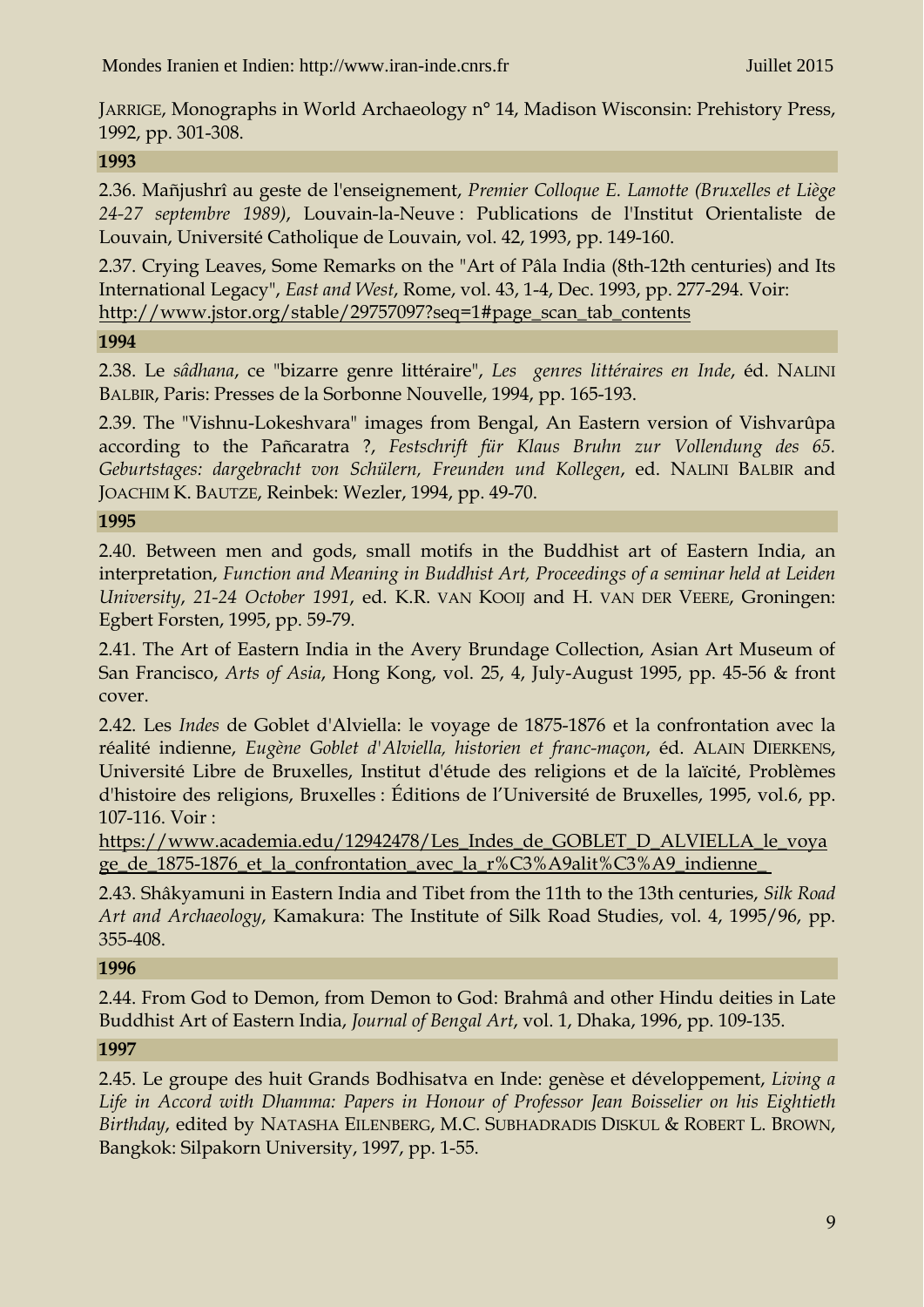**1998**

2.46. La représentation des *jâtaka* en Birmanie et dans l'Inde orientale à l'époque médiévale, *Études birmanes en hommage à Denise Bernot*, éd. PIERRE PICHARD & FRANÇOIS ROBINNE, Paris: École française d'Extrême-Orient, Études thématiques, vol. 9. 1998, pp. 129-145.

2.47. Lumière et obscurité: L'Éveil de Shâkyamuni et la victoire sur Mâra, *Annali dell'Istituto Universitario Orientale*, Naples, vol. 58, 1/2, 1998, pp. 1-49.

2.48. The art of Eastern India in the collection of the Museum für Indische Kunst, *Indo-Asiatische Zeitschrift*, vol. 2, 1998, pp. 4-19.

2.49. The Elaboration of a Style: Eastern Indian Motifs and Forms in early Tibetan (?) and Burmese Painting, *The Inner Asian International Style, 12th -14th Centuries, Papers Presented at a Panel of the 7th Seminar of the International Association for Tibetan Studies, Graz, 1995*, ed. DEBORAH E. KLIMBURG-SALTER and EVA ALLINGER, Wien: Verlag der Österreichischen Akademie der Wissenschaften, 1998, pp. 15-65. (Österreichische Akademie der Wissenschaften, Philosophisch-Historische Klasse, Denkschriften, 267. Band; Proceedings of the 7th Seminar of the International Association for Tibetan Studies, Graz 1995, General Editor: ERNST STEINKELLNER, volume VII).

## **1999**

2.50. Between India and Burma: the "andagu" stelae, *The Art of Burma, New Studies*, ed. by DONALD M. STADTNER, Marg Publications, vol. 50, Mumbai, 1999, pp. 37-52. Voir: https://www.academia.edu/1239275/Between\_India\_and\_Burma\_theandagustelae

2.51. Buddhist Painting during the reign of Harivarmadeva (end of the 11th c.) in Southeast Bangladesh, *Journal of Bengal Art*, Dhaka, vol. 4, 1999, pp. 159-197.

## **2000**

2.52. De la scène narrative à l'icône, Simplification de l'image dans les bas-reliefs hindous d'Ellora, *La norme et son application dans le monde indien, Journées de travail organisées par l'Université de Paris-III et le CNRS, ESA 7019, Paris, 28 & 29 janvier 1999*, éds. M.-L. BARAZER-BILLORET & J. FEZAS, Paris: Publications de l'E.F.E.O., 2000, pp. 203-219.

2.53. The Los Angeles manuscript covers: uncovering and explaining their iconography, *Journal of Bengal Art,* Dhaka, vol. 5, 2000, pp. 95-128.

2.54. Nasik: the late Mahâyâna caves 2, 15, 20 & 23-24, *South Asian Archaeology 1997, Proceedings of the Fourteenth International Conference of the European Association of South Asian Archaeologists, held in the Istituto Italiano per l'Africa el'Oriente, Palazzo Brancaccio, Rome, 7-14 July 1997*, eds. MAURIZIO TADDEI and GIUSEPPE DE MARCO, Rome: Istituto Italiano per l'Africa e l'Oriente (Serie Orientale Roma, vol. XC), 2000, vol. III, pp. 1201- 1227.

2.55. Divine Images from Bodh Gaya to Gaur: The Art of Eastern India in the Museum of Indian Art, *Orientations*, vol. 31/9, November 2000, pp. 53-60.

## **2001**

2.56. Between Shâkyamuni and Vairocana: Mârîcî, Goddess of Light and Victory, *Silk Road Art and Archaeology*, Kamakura: The Institute of Silk Road Studies, vol. 7, 2001, pp. 263-310.

2.57. Yama et Yamunâ, Le vieil homme et la belle, Mort et renaissance aux portes des monuments d'Ajanta, *Les âges de la vie dans le monde indien, Actes des journées d'étude de*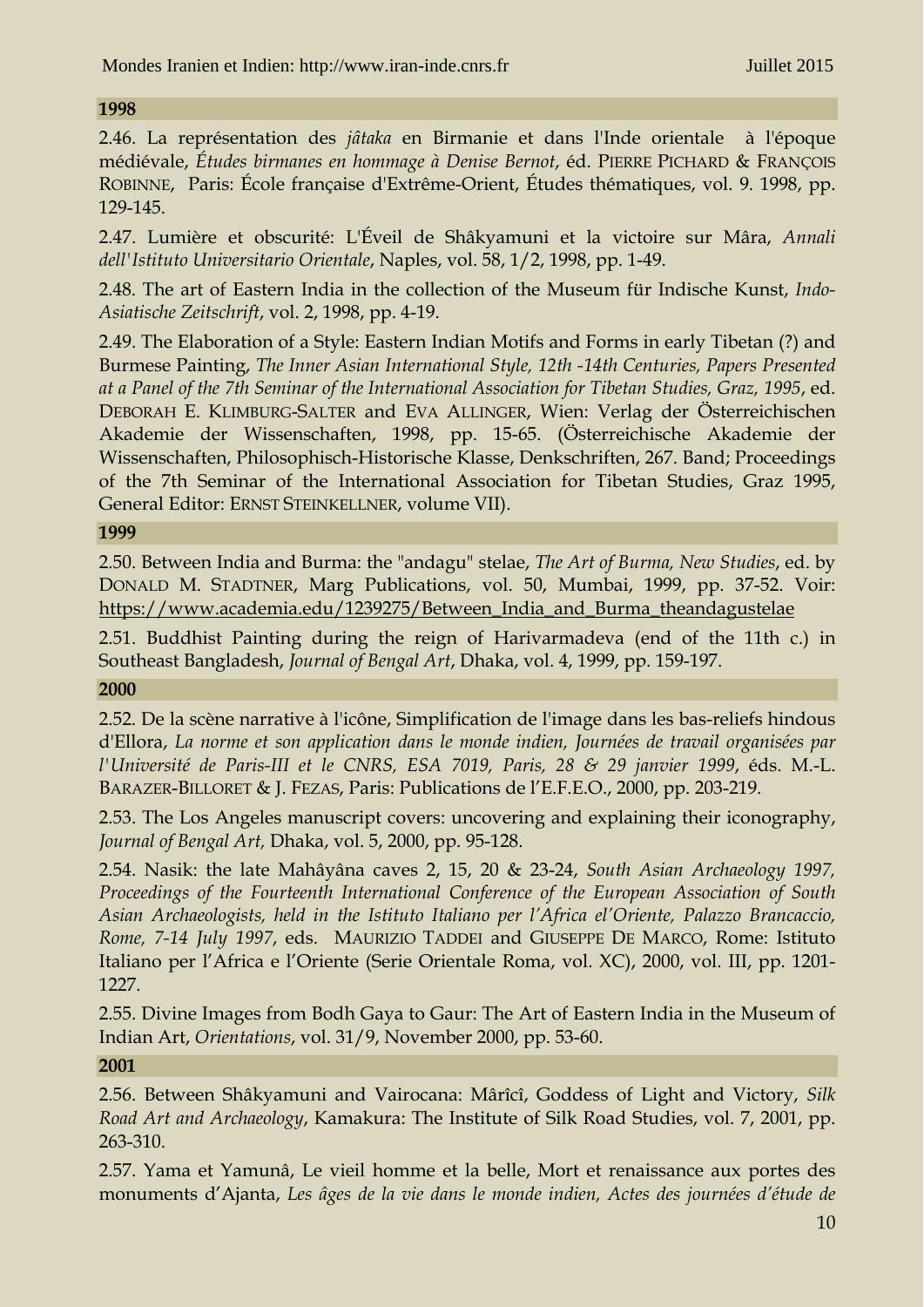*Lyon (22-23 juin 2000)* édités par CHRISTINE CHOJNACKI, Paris: Diffusion De Boccard, 2001, pp. 283-323. (Lyon: Centre d'Études et de Recherches sur l'Occident Romain de l'Université Lyon 3, Collection du Centre d'Études et de Recherches sur l'Occident Romain, Nouvelle série n° 24).

## **2002**

2.58. The biography of the Buddha in Indian art: how and when ?, *Biographie als religiöser und kultureller Text/Biography as a religious and cultural text*, Hg./Ed. ANDREAS SCHÜLE, Münster-Hamburg-London: Lit Verlag, 2002, pp. 197-239 (*Actes du Symposium "Biography, Forms and Strategies of Publishing Lifes"* organisé par le Graduiertenkolleg "Religion und Normativität" de l'Université de Heidelberg, novembre 1998).

2.59. Flying from Heaven to Earth: Vishnu on Garuda, *Aziatische Kunst, Rijksmuseum Amsterdam*, 32de jaargang, Nr 2, Juni 2002, pp. 2-12.

2.60. Nidhis and other images of richness and fertility in Ajanta, *East and West*, vol. 52, 2002, pp. 225-84. Voir:

http://www.jstor.org/stable/29757545?seq=1#page\_scan\_tab\_contents

**2003**

2.61. L'insécurité de l'art indien, *Le Journal des Musées*, vol. 17, AFMB/ICOM, Wallonie-Bruxelles, 2003, pp. 73-94. (Journée d'étude, Bruxelles, Mai 2003).

2.62. The five Dreams of the Bodhisatta in the Murals of Pagan, *Berliner Indologische Studien,* Band 15/16/17, 2003, pp. 341-368. Voir :

http://hal.archives-ouvertes.fr/hal-00547441/fr/ ;

https://www.academia.edu/1239305/The\_five\_Dreams\_of\_the\_Bodhisatta\_in\_the\_Mur als\_of\_Pagan\_Berliner\_Indologische\_Studien\_Band\_15\_16\_17\_2003\_pp.\_341-368

2.63a & b. Buddhist Illuminated Manuscripts in Bengal *et* Bronzes from Bengal, deux articles rédigés pour *Banglapedia, National Encyclopedia of Bangladesh*, Dhaka: Asiatic Society of Bangladesh, 2003, vol. 2, pp. 300-302 et 287-9. Voir:

http://en.banglapedia.org/index.php?title=Buddhist\_Illuminated\_Manuscripts http://en.banglapedia.org/index.php?title=Bronze\_Sculpture

2.64. Some Observations on the cosmological Buddhapadas at Pagan, *Journal of Bengal Art*, vol. 8, 2003, pp. 19-68.

## **2004**

2.65. The universal compassionate Bodhisattva, Miscellaneous Aspects of Avalokitasvara/ Avalokiteshvara in India, *Silk Road Art and Archaeology,* Kamakura: The Institute of Silk Road Studies, vol. 10, 2004, pp. 225-90.

## **2005**

2.66. Images of Avalokiteshvara at Dharaut, Bihar, *South Asian Archaeology 2003, Proceedings of the Seventeenth International Conference of the European Association of South Asian Archaeologists (7-11 July 2003, Bonn*), Edited by UTE FRANKE-VOGT & HANS-JOACHIM WEISSHAAR, Aachen: Linden Soft, 2005, pp. 413-20. (Deutsches Archäologisches Institut, Kommission für Archäologie Außereuropäischer Kulturen und Eurasien-Abteilung, Forschungen zur Archäologie Außereuropäischer Kulturen, Band 1.)

2.67. Death at the Gate of Hindu Temples and Shrines, 5th to 7th c., *South Asian Archaeology 2001, Proceedings of the Sixteenth International Conference of the European Association of*  South Asian Archaeologists held in Collège de France, Paris, 2-6 July 2001, Edited by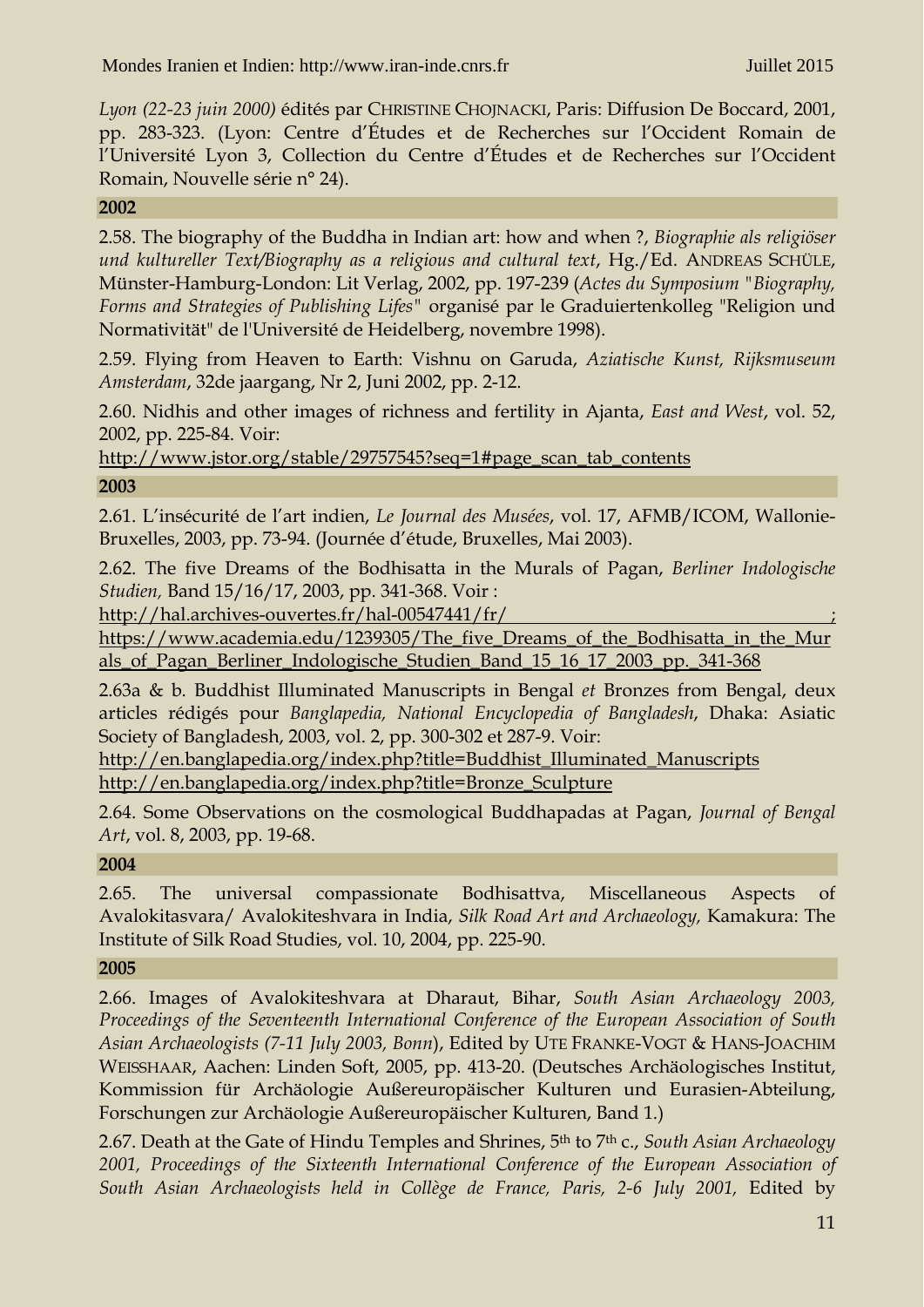CATHERINE JARRIGE and VINCENT LEFÈVRE. Paris: adpf/Éditions Recherches sur les Civilisations, 2005, vol. II, pp. 389-95.

### **2006**

2.68. Images de pierre du bouddhisme : les monuments anciens (IVe siècle avant – Ve siècle de notre ère), contribution au numéro 8 de *Religions et Histoire* consacré au « Bouddhisme ancien, sur le chemin de l'Éveil » publié sous la direction de COLETTE CAILLAT, mai-juin 2006, pp. 68-75.

2.69. New Documents of Burmese Sculpture: Unpublished 'Andagû' Images, *Indo-Asiatische Zeitschrift*, vol. 10. 2006, pp. 32-47. Voir :

https://hal.archives-ouvertes.fr/hal-00546997/fr/

## https://www.academia.edu/1239323/New\_Documents\_of\_Burmese\_Sculpture\_Unpubl ishedAndaguImages

2.70. Some Remarks on contemporary Brahmanical and Buddhist cast Images from Dhamrai, *Journal of Bengal Art*, vols 9-10, 2005-2006, pp. 41-58.

## **2007**

2.71. The hidden God. Some Remarks on Yama and the Protectors of the sacred Space in Buddhist Art, *Kalhâr (white water-lily), Studies in Art, Iconography, Architecture and Archaeology of Indian and Bangladesh (Prof. Enamul Haque Felicitation Volume)*, eds. G. BHATTACHARYA, G. MEVISSEN, M. MITRA, S. SINHA-SARKAR, New Delhi: Kaveri Books, 2007, pp. 81-95. Voir: http://hal.archives-ouvertes.fr/hal-00547683/fr/

2.72. Der Buddha und die Wandlung seiner Erscheinung, in *Schönheit und Mass, Beiträge der Eranos-Tagungen 2005 und 2006*, Hrsg. ERIK HORNUNG und ANDREAS SCHWEIZER, Basel: Schwabe Verlag, 2007, pp. 91-141.

2.73. El Buda, sus representaciones y el poder que encierran, contribution au catalogue *La esulptura en los templos indios – el arte de la devoción* ("Indian Temple Sculpture. The Art of Devotion"), sous la direction de JOHN GUY, Barcelone : Victoria & Albert Museum, Londres / Fundació "la Caixa", 2007, pp. 119-127.

2.74. The Sermon on Mount Meru in the Murals of Pagan, in: *Interpreting Southeast Asia's Past: Monument, Image and Text*, ed. by E.A. BACUS, I.C. GLOVER and P.D. SHARROCK (with editorial assistance of J. GUY & V.C. PIGOTT). Singapore: National University of Singapore Press, 2007, pp. 142-55. (*Proceedings of the 10th Conference of the European Association of Southeast Asian Archaeology, London; The British Museum 14th-17th September 2004*.)

2.75. Sculpture. a. Ancient Period, in: *Fine Arts and Crafts*, ed. Prof. LALA RUKH SELIM, *Arts and Crafts*, ed. Prof. LALA RUKH SELIM, "Cultural Survey of Bangladesh Series", volume 8, Dhaka: Asiatic Society of Bangladesh, 2007, pp. 91-109 (existe sous forme papier et dvd). Voir: https://www.academia.edu/1239312/Sculpture.\_a.\_Ancient\_Period

**2008**

2.76. Buddhist book-covers from Eastern India, The book-covers of the manuscript SL68 at the Collège de France, Paris, in: *Religion and Art: New Issues in Indian Iconography and Iconology*, ed. CLAUDINE BAUTZE-PICRON, *Volume 1 of the proceedings of the 18th conference of the European Association of South Asian Archaeology, London,* General Editor: MICHAEL WILLIS, London: The British Association for South Asian Studies/The British Academy, 2008, pp. 165-78.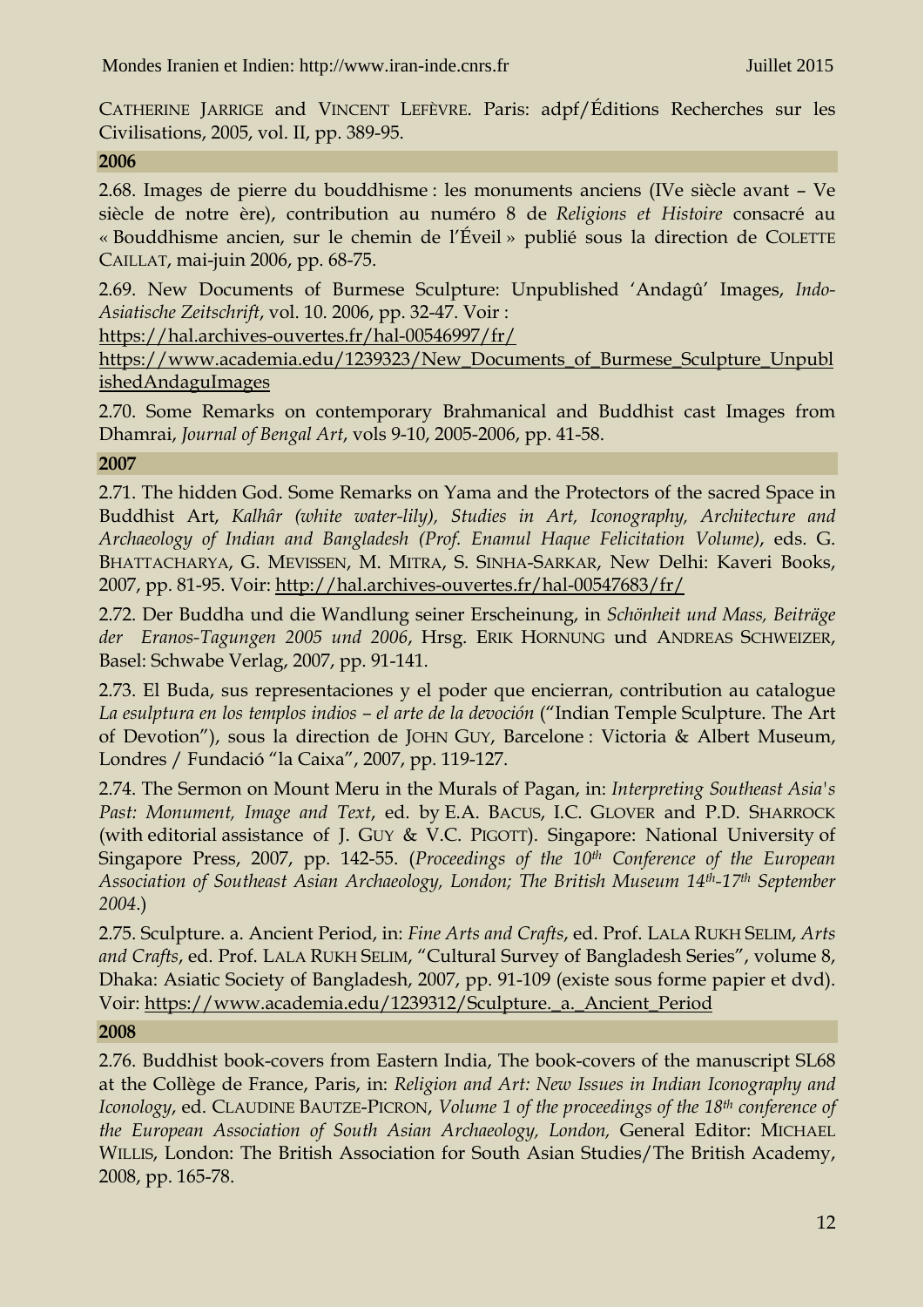2.77. The Los Angeles manuscript covers: iconography and style, in: *South Asian Archaeology 1999, Proceedings of the Fifteenth International Conference of the European Association of South Asian Archaeologists held at the Universiteit Leiden, 5-9 July, 1999*, ed. ELLEN M. RAVEN, Groningen: Egbert Forsten, 2008, pp. 481-92.

2.78. Antagonistes et complémentaires, le lion et l'éléphant dans la personnalité du Buddha, in: *Penser, dire et représenter l'animal dans le monde indien*, éd. NALINI BALBIR et GEORGES-JEAN PINAULT, Paris : Librairie Honoré Champion, Éditeur (Bibliothèque de l'École des Hautes Études, Sciences historiques et philologiques, Tome 345), 2008, pp. 523-72.

2.79/79bis. Der Buddha und seine Symbole, in: *Gandhara, Das Buddhistische Erbe Pakistans, Legende, Klöster und Paradiese*, Mainz: Verlag Philipp von Zabern (Kunst- und Austellungshalle der Bundesrepublik Deutschland), 2008, pp. 164-9. Voir aussi: The Buddha and his Symbols, in: *Gandhara: The Buddhist Heritage of Pakistan, Legends, Monasteries, and Paradise*, ibid., pp. 164-9.

2.80/80bis. Das Bild des Buddha, in: *Gandhara, Das Buddhistische Erbe Pakistans, Legende, Klöster und Paradiese*, Mainz: Verlag Philipp von Zabern (Kunst- und Austellungshalle der Bundesrepublik Deutschland), 2008, pp. 179-83. Voir aussi: The Image of the Buddha, in: *Gandhara: The Buddhist Heritage of Pakistan, Legends, Monasteries, and Paradise*, ibid., pp. 179-83.

2.81. Bagan in Burma, Alte buddhistische Stadt mit großer Ausstrahlung, *Buddhismus aktuell*, Jahrgang 22, Ausgabe 4, 2008, pp. 18-21.

2.82. Headdresses at Mansar, in: *Mansar, The Discovery of Pravaresvara and Pravarapura, Temple and Residence of the Vâkâtaka King Pravarasena II, Proceedings of a Symposium at the British Museum, London, 30 June − 1 July, 2008*, ed. HANS BAKKER, Groningen: Library of the University of Groningen. (Publication on−line: http://mansar.eldoc.ub.rug.nl/)

2.83. The Emaciated Buddha in Southeast Bangladesh and Pagan (Myanmar), in: *Miscellanies about the Buddha Image*, ed. by CLAUDINE BAUTZE-PICRON, Oxford: BAR International Series 1888, 2008, pp. 77-96. (South Asian Archaeology 2007, Special Sessions 1, Universita di Bologna & Istituto Italiano per l'Africa e l'Oriente.). Voir: http://hal.archives-ouvertes.fr/hal-00547439/fr/

https://www.academia.edu/1239330/The\_Emaciated\_Buddha\_in\_Southeast\_Banglades h\_and\_Pagan\_Myanmar\_

## **2009**

2.84. The Vishnu Image from Sarisadah in the Indian Museum, Kolkata, in: *Prajnâdhara, Essays on Asian Art History, Epigraphy and culture in Honour of Gouriswar Bhattacharya*, eds. ARUNDHATI BANERJEE & GERD J.MEVISSEN, New Delhi: Kaveri Books, 2009, pp. 273-80. Voir: http://hal.archives-ouvertes.fr/hal-00546993/fr/

2.85. The "Vredenburg manuscript" and its book-covers, in: *The Diverse World of Indian Painting, Vichitra-Visva: Essays in Honour of Dr. Vishwa Chander Ohri*, eds USHA BHATIA, AMAR NATH KHANNA & VIJAY SHARMA, New Delhi: Aryan Books International, 2009, pp. 1-15. Voir: http://hal.archives-ouvertes.fr/hal-00547695/fr/

https://www.academia.edu/1242038/The\_Vredenburg\_manuscript\_and\_its\_bookcovers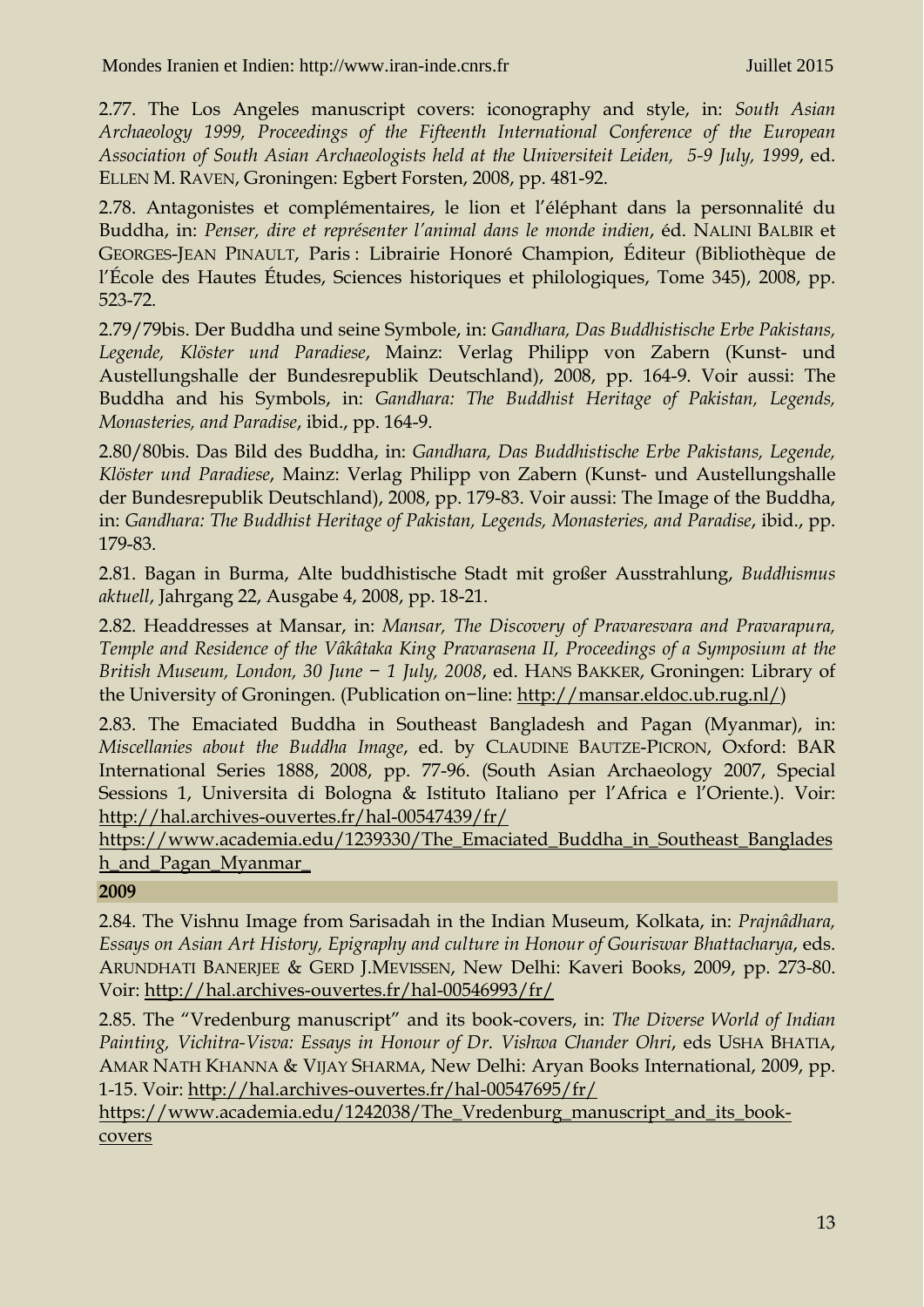2.86. The presence of the five dreams of the Bodhisatta in the Murals of Pagan, in: *The Indian Night, Dream and Sleep in Indian Culture*, ed. CLAUDINE BAUTZE-PICRON. New Delhi: Rupa and Co, 2009, pp. 418-51.

2.87. Three more Folios from the Harivarmadeva Manuscript, dated regnal Year 8, in: *Abhijnân, Studies in South Asian Archaeology and Art History of Artefacts, Felicitating A.K.M. Zakariah*, ed. SHAHNAJ HUSNE JAHAN, Oxford: BAR International Series 1974, 2009, pp. 118-21. (South Asian Archaeology Series, edited by ALOK K. KANUNGO, No. 10.) http://hal.archives-ouvertes.fr/hal-00547689/fr/

https://www.academia.edu/1239331/Three\_more\_Folios\_from\_the\_Harivarmadeva\_M anuscript\_dated\_regnal\_Year\_8

**2010** 

2.88. The Buddha and his emaciated Demons, *Berliner Indologische Studien*, Band 19, pp. 87-122. Voir: http://hal.archives-ouvertes.fr/hal-00550258/fr/;

https://www.academia.edu/1239322/The\_Buddha\_and\_his\_Emaciated\_Demons

2.89. Jewels for a King – Part I, *Indo-Asiatische Zeitschrift*, vol.14, 2010, pp. 42-56. Voir : http://hal.archives-ouvertes.fr/hal-00550774/fr/

https://www.academia.edu/12544590/Jewels\_for\_a\_King\_Part\_I\_Indo-

Asiatische\_Zeitschrift\_vol.14\_2010\_pp.\_42-56

2.90.(in Chinese:) Pugan: Simiao jianzhu yu bihua, in: *Gugong xueshu jiangtanlu*, vol. 1, ed. Song Lingping, Beijing: Forbidden City Publishing House (Zijincheng chubanshe), pp. 325-37. (Pagan, Monuments and Murals, in: *Academic Salon in Forbidden City*, Beijing: Forbidden City Publishing Press.)

2.91.The Lady under the tree - A visual Pattern from Māyā to the Tārā and Avalokiteśvara, in: *The Birth of the Buddha, Proceedings of the Seminar Held in Lumbini, Nepal, October 2004*, eds CHRISTOPH CUEPPERS, MAX DEEG & HUBERT DURT, Lumbini: Lumbini International Research Institute, 2010, pp. 193-237. Voir:

https://www.academia.edu/12666671/The\_Lady\_under\_the\_tree\_-

\_A\_visual\_Pattern\_from\_M%C4%81y%C4%81\_to\_the\_T%C4%81r%C4%81\_and\_Avaloki te%C5%9Bvara\_in\_The\_Birth\_of\_the\_Buddha\_Proceedings\_of\_the\_Seminar\_Held\_in\_Lu mbini\_Nepal\_October\_2004\_eds\_CHRISTOPH\_CUEPPERS\_MAX\_DEEG\_and\_HUBERT \_DURT\_Lumbini\_Lumbini\_International\_Research\_Institute\_2010\_pp.\_193-237

**2011**

2.92. Jewels for a King – Part II, *Indo-Asiatische Zeitschrift*, vol.15, 2011, pp. 41-56. Voir : http://hal.archives-ouvertes.fr/hal-00646540/fr/

https://www.academia.edu/12544634/Jewels\_for\_a\_King\_Part\_II\_Indo-Asiatische\_Zeitschrift\_vol.15\_2011\_pp.\_41-56

2.93. The Murals of Temple 1077 in Pagan and their innovative Features. Voir: http://halshs.archives-

ouvertes.fr/view\_by\_stamp.php?&halsid=iej1j23r3po8hun57gd46a9n57&label=MII&lan gue=fr&action\_todo=view&id=hal-00638395&version=1

https://www.academia.edu/1239338/The\_Murals\_of\_Temple\_1077\_in\_Pagan\_Burma\_a nd\_their\_innovative\_Features

**2012**

2.94-102. Neuf articles sur Ajanta, Aurangabad, Bedsa, Bhaja, Ellora, Junnar, Kanheri, Karli & Ratnagiri, pour l'*Encyclopedia of Indian Religions*, chief editor ARVIND SHARMA,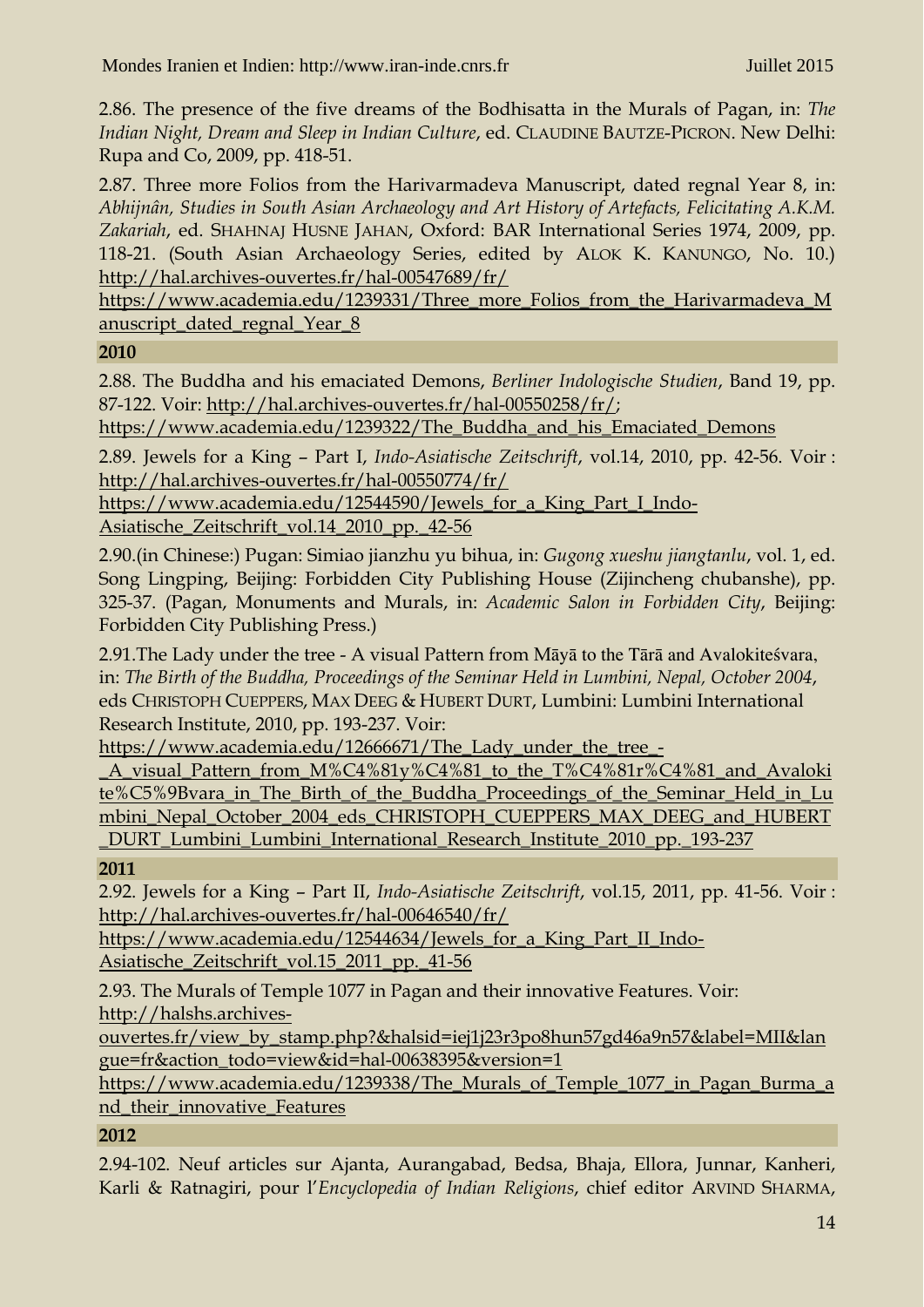volume sur le Bouddhisme, publiée par Springer (publication imprimée et en ligne qui devrait être prête en 2016).

2.103. Before the Art Historians Came: Burmese Monuments in the Western Writings from the 17th to the 19th Century - A Short and Preliminary Survey, in: *South-East Asia: Studies in Art, Cultural Heritage and Artistic Relations with Europe*, ed. IZABELA KOPANIA, Warsaw & Toruń: Polish Institute of World Art Studies & Tako Publishing House, pp. 297-310. Voir:

https://www.academia.edu/5558453/Before\_the\_Art\_Historians\_Came\_Burmese\_Mon uments\_in\_the\_Western\_Writings\_from\_the\_17th\_to\_the\_19th\_Century\_-

\_A\_Short\_and\_Preliminary\_Survey

## **2013**

2.104. Painted and architectural ornamentation of the temples of Pagan: More than mere iconography and decoration, in: *Art of Merit, Studies in Buddhist Art and its Conservation*, eds DAVID PARK, KUENGA WANGMO & SHARON CATHER, London: Archetype, pp. 66-85. Voir:

https://www.academia.edu/5558427/Painted\_and\_architectural\_ornamentation\_of\_the \_temples\_of\_Pagan\_More\_than\_mere\_iconography\_and\_decoration

## **2011-12, 2012-13**

2.105. A neglected Aspect of Vishnu Iconography and other Gods and Goddesses, in: *Journal of the Indian Society of Oriental Art*, New Series, vols XXVIII & XXIX, pp. 81-92. Voir: https://halshs.archives-ouvertes.fr/hal-00753613v2

## **2014**

2.106. Textiles from Bengal in Pagan (Myanmar) from late eleventh century and onwards, in: *Studies in Heritage of South Asia, Essays in Memory of M. Harunur Rashid,* ed. MOKAMMAL H. BHUIYAN, Dhaka: Heritage Management & Research, pp. 1-12. Voir: https://halshs.archives-ouvertes.fr/hal-00688718v2

2.107. Ervin Baktay, a müvészettörénész **(**the art historian**)**, in: *Az indológus indián. Baktay Ervin emlékezete (The Indologist Indian: Memory of Ervin Baktay)*, ed. BÉLA KELÉNYI, Budapest: Museum of Fine Arts – Ferenc Hopp Museum of Eastern Asiatic Arts, pp. 364- 9. Voir: https://halshs.archives-ouvertes.fr/halshs-01079408v1

2.108. Buddhist Images from Padang Lawas region and the South Asian connection, in: *History of Padang Lawas, North Sumatra. II: Societies of Padang Lawas (Mid-Ninth – Thirteenth Century CE)*, ed. DANIEL PERRET, Paris: Cahiers d'Archipel, vol. 43, pp. 107-28.

## **2015**

2.109. Incense, Flowers and Prayers in Honour of the Buddha, Ritualistic Scenes in Ajanta and other Buddhist Sites of Maharashtra, fifth to eighth Century, in: *Ratnasri: Gleanings from Indian Archaeology, Art History and Indology: Papers Presented in Memory of Dr. N R Banerji*, ed. ARUNDHATI BANERJI, New Delhi: Kaveri Books, pp. 51-70.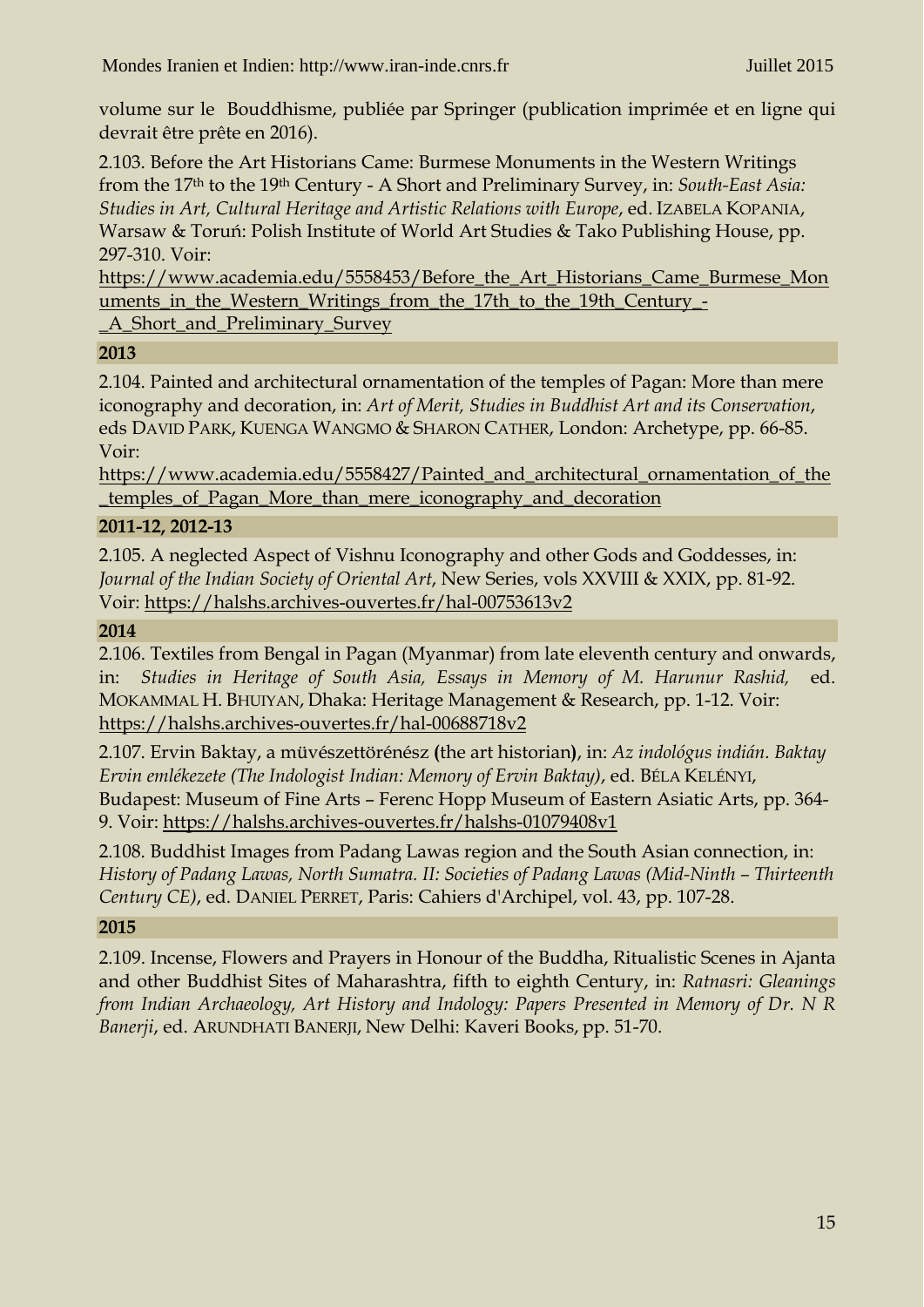#### **3. Comptes-rendus, chroniques**

## **1984**

3.2. Compte-rendu de: FREDERICK M. ASHER, *The Art of Eastern India, 300-800*, Delhi: Oxford University Press, 1980, in: *Arts Asiatiques*, Paris, tome XXXIX, 1984, pp. 112-113. Voir :

http://www.persee.fr/web/revues/home/prescript/article/arasi\_0004- 3958\_1984\_num\_39\_1\_1631\_t1\_0112\_0000\_2

3.3. Chronique sur le séminaire tenu au "Centre for Indian Studies" et au "Department of Eastern Art" de l'Ashmolean Museum, Oxford, *Arts Asiatiques*, Paris, tome XXXIX, 1984, p. 107. Voir : http://www.persee.fr/web/revues/home/prescript/article/arasi\_0004- 3958\_1984\_num\_39\_1\_1628

### **1986**

3.4. Compte-rendu de: JANE ANNE CASEY, ed., *Medieval Sculpture from Eastern India, Selections from the Nalin Collection*, Livingstone, New Jersey: Nalini International Publications, 1985, in *Tribus, Jahrbuch des Linden-Museums*, Stuttgart, Band 35, 1986, pp. 197-199.

3.5. Compte-rendu de: SUSAN L. HUNTINGTON, *The "Pala-Sena" Schools of Sculpture*, Leiden: E.J. Brill, 1984, in *Arts Asiatiques*, Paris, tome XLI, 1986, pp. 126-127. Voir: http://www.persee.fr/web/revues/home/prescript/article/arasi\_0004- 3958\_1986\_num\_41\_1\_1211\_t1\_0126\_0000\_1

3.6. Article corrigé et en grande partie réécrit: NAZIMUDDIN AHMED et JOHN SANDAY, The Ruins of Paharpur, *Arts Asiatiques*, Paris, tome XLI, 1986, pp. 22-35. Voir : http://www.persee.fr/web/revues/home/prescript/article/arasi\_0004- 3958\_1986\_num\_41\_1\_1196

## **1989**

3.7. Compte-rendu de: DEBJANI PAUL, *The Art of Nalanda, Development of Buddhist Sculpture, 600-1200 A.D.*, Ph.D. Thesis, University of Leiden, 1987, Enschede: Quick Service Drukkerij, 1987, in *Tribus, Jahrbuch des Linden-Museums*, Stuttgart, Band 38, 1989, pp. 196-198.

## **1993**

3.8. Deux chroniques: Symposium «Collecting Indian Paintings» organised by the Rietberg Museum, Zürich, 21 juin 1992; Reopening of the Gallery of Oriental Antiquities of the British Museum, *Arts Asiatiques*, Paris, tome XLVIII, 1993, p 160. Voir :

http://www.persee.fr/web/revues/home/prescript/article/arasi\_0004-

3958\_1993\_num\_48\_1\_1345

http://www.persee.fr/web/revues/home/prescript/article/arasi\_0004- 3958\_1993\_num\_48\_1\_1346

## **1998**

3.9. Compte-rendu de: RITA REGNIER, *L'arbre et le lotus, L'art bouddhique en Inde à Sanchi et à Bharhut* (Photographies TANMOY DAS, PIERRE-HENRI CERRE, Paris 1998), in: *Annali dell'Istituto Universitario Orientale*, Naples, vol. 58/3-4, 1998, pp. 571-572.

## **1999**

3.10. Compte-rendu de: MARIANNE YALDIZ, RAFFAEL DEDO GADEBUSCH, REGINA HICKMANN, FRIEDERIKE WEISS, RAJESHWARI GHOSE, *Magische Götterwelten, Werke aus dem*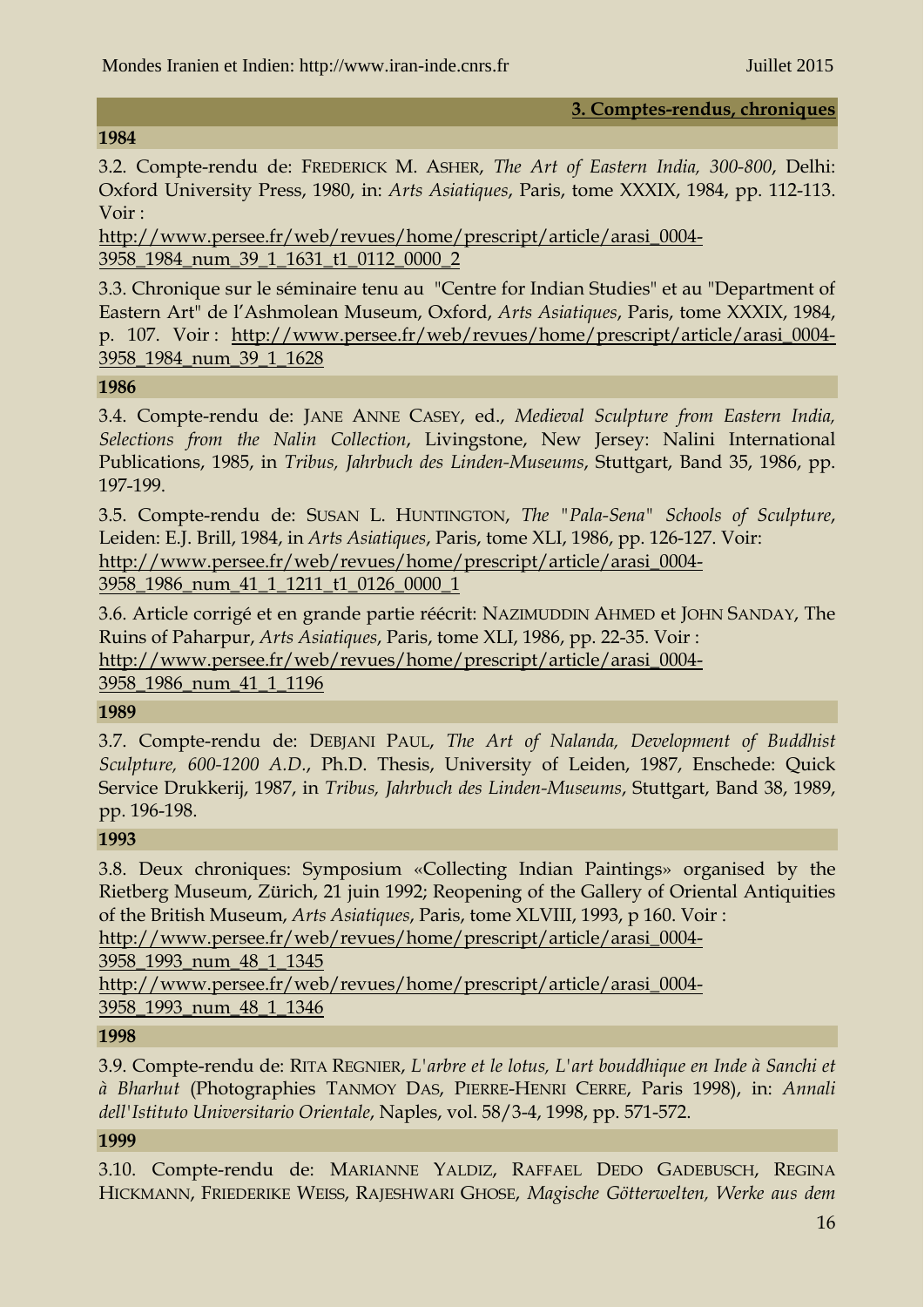*Museum für Indische Kunst Berlin*, Berlin: Staatliche Museen zu Berlin - Preußischer Kulturbesitz, Museum für Indische Kunst, 2000, in: *Bulletin d'Études indiennes*, n° 17-18, 1999-2000, pp. 714-721.

### **2001**

3.11. Chronique: From 'Late 20th Century' to '11th-12th Century': The Faking of Burmese Art History, *Orientations*, vol. 32/4, April 2001, pp. 81-82.

3.12. Chronique: The 'Rewriting' of Indian Art History', *Orientations*, vol. 33/10, December 2002, pp. 69-70.

3.13. Compte-rendu de: ADALBERT J. GAIL, *Sonnenkult in Indien, Tempel und Skulpturen von den Anfängen bis zur Gegenwart*, Berlin: Reimer, 2001, in: *Arts Asiatiques*, tome 58, 2003, pp. 177-8.

### **2003**

3.14. Compte-rendu de: MONIKA ZIN, *Devotionale und ornamentale Malereien*, Vol. I, Interpretation, Vol. II, Tafeln/Plates, Wiesbaden: Harrassowitz Verlag, 2003, in-4º, 544 p. (vol. I) + 38 pl. (vol. II) (Ajanta, Handbuch der Malereien/Handbook of the Paintings, 2), in: *Bulletin d'Etudes Indiennes*, vol. 21.1, 2003, pp. 323-30.

## **2004**

3.15 Compte-rendu de: *The Buddhist Monastery, A cross-cultural survey*, edited by PIERRE PICHARD and FRANÇOIS LAGIRARDE. Paris: École Française d'Extrême-Orient, Études thématiques 12, 2003, 442 p., in : *Bulletin d'Études indiennes*, vol. 22-23, 2004-2005, pp. 649- 53.

### **2006**

3.17. Letter to the Editor/Lettre à l'éditeur, in *Orientations*, vol. 37/8, November-December 2006, pp. 111-3.

## **2008-2009**

« Review Article »: '*Chefs-d'oeuvre du delta du Gange, Collections des musées du Bangladesh*, Catalogue réalisé sous la direction de Vincent Lefèvre et Marie-Françoise Boussac, Paris : Éditions de la Réunion des musées nationaux/Etablissement public du musée des arts asiatiques Guimet, 24 octobre 2007-3 mars 2008', *Journal of Bengal Arts*, volumes 13-14, pp. 65-88.

## **2010**

3.18. Avec ARLO GRIFFITH, compte-rendu de : NATASHA REICHLE, *Violence and serenity, Late Buddhist sculpture from Indonesia*, Honolulu: University of Hawai'i Press, xii + 292 pp., in: *Bijdragen tot de Taal-, Land- en Volkenkunde*, vol. 166, 2/3, pp. 359-61. Accessible sur JStor.

## **2012**

3.19. Compte-rendu de : *Bouddhismes d'Asie, Monuments et littératures, Journée d'étude en hommage à Alfred Foucher (1865-1952) réunie le 14 décembre 2007 à l'Académie des Inscriptions et Belles-Lettres (Palais de l'Institut de France)*, Recueil édité par PIERRE-SYLVAIN FILLIOZAT et JEAN LECLANT, Paris : AIBL – Diffusion De Boccard, 2009, ISBN : 978-2-87754-221-0, 314 pages, 81 figures en couleur et noir et blanc', *Arts Asiatiques*, tome 67, 2012, pp. 145-7

## **2013**

 3.20. Compte-rendu de: Vincent Lefèvre, *Portraiture in Early India, Between Transience and Eternity*, Leiden/Boston: Brill, 2011 (Handbook of Oriental Studies/Handbuch der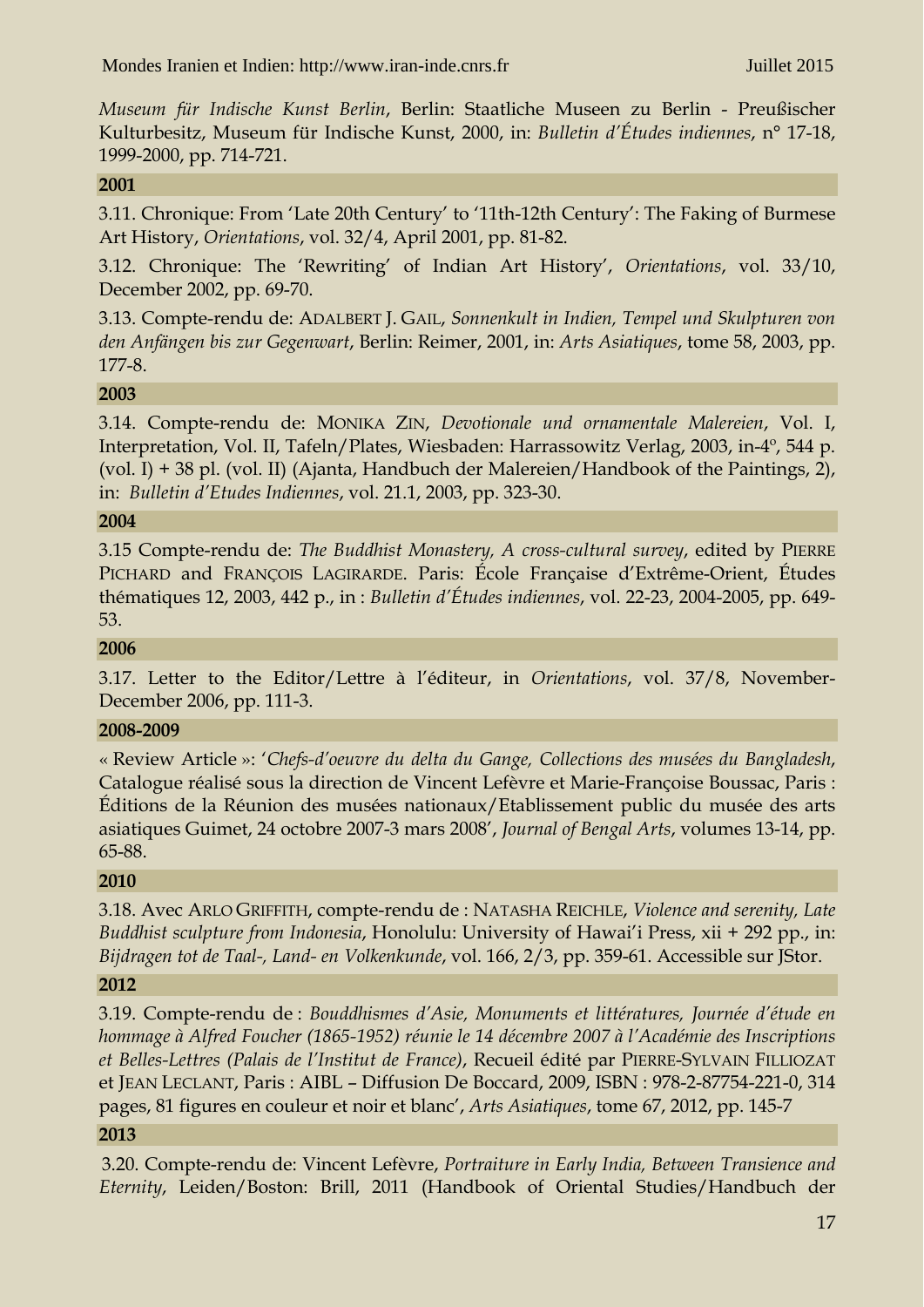Orientalistik, Section Two, South Asia, vol. 25), *The Journal of Hindu Studies,* vol. 6/, 2013, pp. 82-84.

3.21. Compte-rendu de : Akira Shimada, *Early Buddhist Architecture in Context, The Great Stūpa at Amarāvatī (ca. 300 BCE-300 CE)*, Leiden-Boston: Brill (Brill's Indological Library, volume 43), 2013, xxiv-265 pages, 69 planches en blanc et noir, 16 figures, 9 tables et 10 cartes dans le texte, 3 annexes, bibliographie, index, 25 cm, *Arts Asiatiques*, tome 68, 2013, pp. 158-9.

## **2015**

3.22 Compte-rendu de : JINAH KIM, *Receptacle of the Sacred, Illustrated Manuscripts and the Buddhist Book Cult in South Asia*, Berkeley/Los Angeles/London: University of California Press, 2013, xxvi-377 pp., one map, 62 in-text black and white figures, 39 coloured figures and 9 diagrams online, *South Asian Studies*, vol. 31/1, 2015, pp. 155-157. Voir: http://www.tandfonline.com/doi/full/10.1080/02666030.2015.1008821#.VaDXfvmbJxA

3.23. Compte-rendu de : GAUTAM SENGUPTA & SHARMILA SAHA, *Vibrant Rock, A Catalogue of Stone Sculptures in the State Archaeological Museum, West Bengal*, Kolkata: Directorate of Archaeology and Museums, Department of Information and Cultural Affairs, Government of West Bengal, 2014, xxx-297 pp., *South Asian Studies*, vol. 31/1, 2015, pp. 157-158. Voir:

http://www.tandfonline.com/doi/full/10.1080/02666030.2015.1008822#.VaDXDfmbJx A

**4. Travail d'édition**

## **1990**

4.1. Traduction à partir de l'allemand du chapitre *Art* by H.G. FRANZ in *L'Inde ancienne, Histoire et civilisation*, éd. H.G. FRANZ, French ed. Supervisé par L. Frédéric, Paris: Bordas, 1990, pp. 327-421.

## **2008**

4.2 *Art tibétain de la collection Alain Bordier* par ULRICH & HEIDI VON SCHROEDER, Hong Kong: Visual Dharma Publications Ltd, 2008; travail d'édition de la version française (texte original en allemand).

## **5. Contributions à Fr.wikipedia.org et wikipedia.org**

## **2013**

5.1. Alopyi-gu-hpaya, page créée, automne 2013 : https://fr.wikipedia.org/wiki/Alopyi-gu-hpaya

5.2. Bagan, refonte complète de la page avec rédaction complète du chapitre portant sur l'architecture, été 2013 : https://fr.wikipedia.org/wiki/Bagan

5.3. Kubyauk-gi, page créée, été 2013 : https://fr.wikipedia.org/wiki/Kubyauk-gyi

5.4. Loka-hteik-pan, page créée, été 2013 : https://fr.wikipedia.org/wiki/Loka-hteikpan